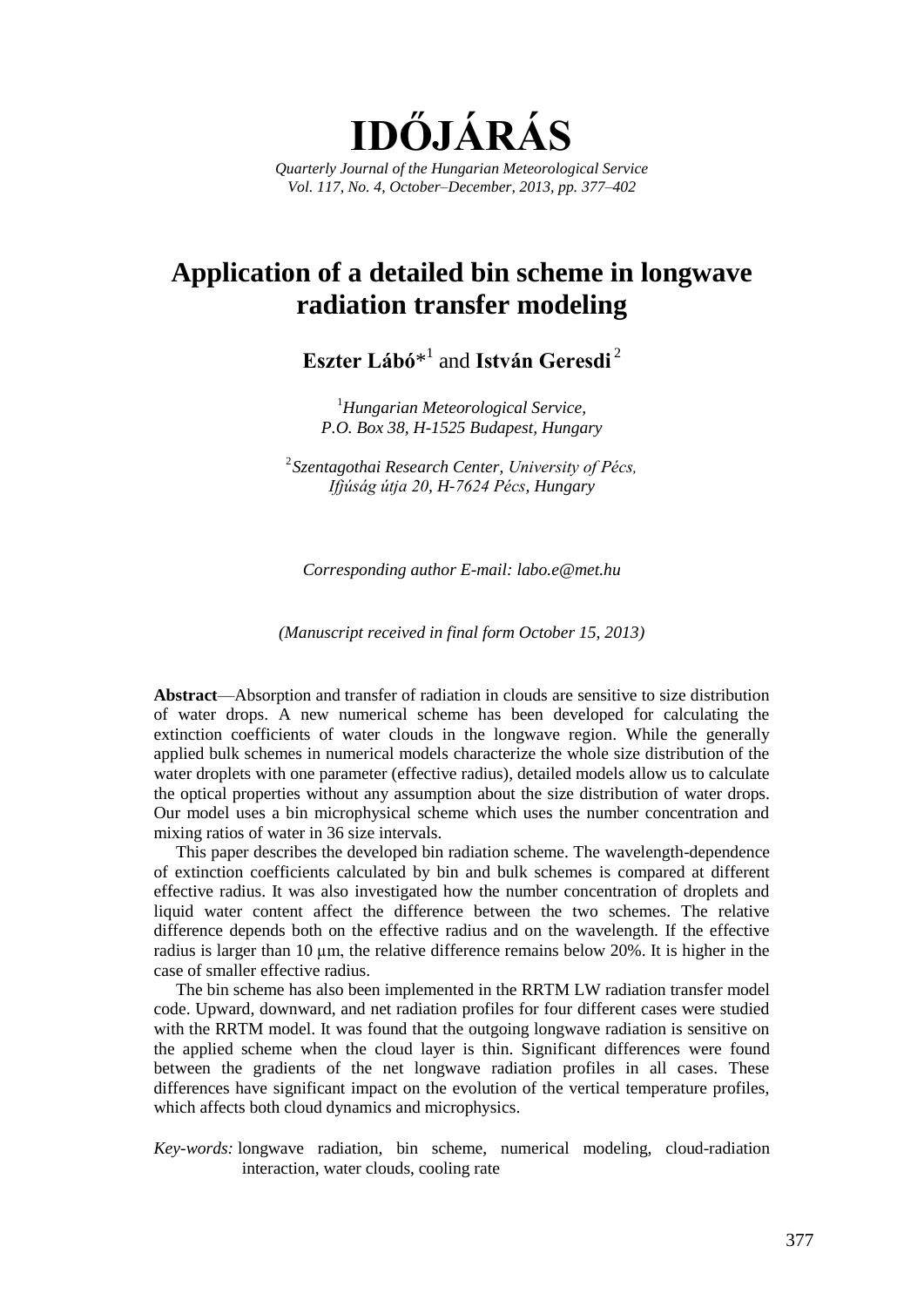# *1. Introduction*

The large impact of clouds on the temperature profiles and radiation budget stirs the need for a more accurate modeling of cloud-radiation interactions (*Ramanathan* and *Inamdar,* 2006; *Corti* and *Peter,* 2009). Recent research focuses on the development of more precise calculation methods of radiative cloud forcing (*Liu et al.,* 2009). Besides models, measurement campaigns have been launched to determine the effect of cloud radiative forcing on the Earth's atmosphere (*Arking,* 1991, *Chen et al*,. 2000). It is widely accepted that the clouds decrease the shortwave radiative flux at the surface by 40–50 Wm–2 , and they also decrease the outgoing longwave radiative flux by around 30 Wm– 2 (*Ramanathan et al.,* 1989; *Wielicki et al.,* 1996; *Rossow* and *Duenas,* 2004). These effects result in a net diminution of 10–20 Wm–2 (*Chen* and *Rossow,* 2002; *Oreopoulos* and *Rossow,* 2011). However, the determination of the radiative forcing for each cloud and cloud type requires exact numerical models including accurate parameterization of cloud physical processes.

The necessity of a more detailed cloud radiation schemes in the modeling of cloud-radiation interactions has been permanently suggested during the last 30 years. It has been asserted by *Kunkel* (1984) and later by *Fouquart et al.* (1990) that a more accurate parameterization of cloud-radiation interactions is essential. *Buriez et al.* (1988) stated that until the '90s, optical characteristics had been tuned in the atmospheric models by arbitrary diagnostic cloud schemes to fit the results to the observations. *Harrington* (1997) showed that the applied parameterization technique in models strongly affects the optical properties of the simulated clouds. *Stephens* (2004) proved that the cloud properties such as optical depth, liquid and ice water contents, and particle size distribution significantly affect the radiation budget of Earth. Lack of correct data about optical properties of clouds is one of the major obstacles in determining the radiation budgets both of atmosphere and surface. According to *Stephens* (2004), the effect of clouds on heating and cooling of the atmosphere is a substantial feedback mechanism that had not been adequately investigated. Improvement in the numerical forecasting capacities of a weather forecasting model has been demonstrated in *Liu et al.* (2009). They have included detailed radiation scheme with microphysical size dependence in the U.S. Navy's Coupled Ocean-Atmosphere Mesoscale Prediction System (COAMPS) model. It has ultimately reduced the model's systematic warm bias, and overestimation of humidity in the upper troposphere. Comparing with measurements, the root mean square error of LW downward flux has changed from 17.67 Wm–2 to 9.44 Wm–2 in the case of standard model, and that of improved radiation model, respectively. *Petters et al.* (2012) highlighted that cloud radiative heating, and its feedback on cloud dynamics is largely sensitive to the number concentration of water droplets in stratiform clouds.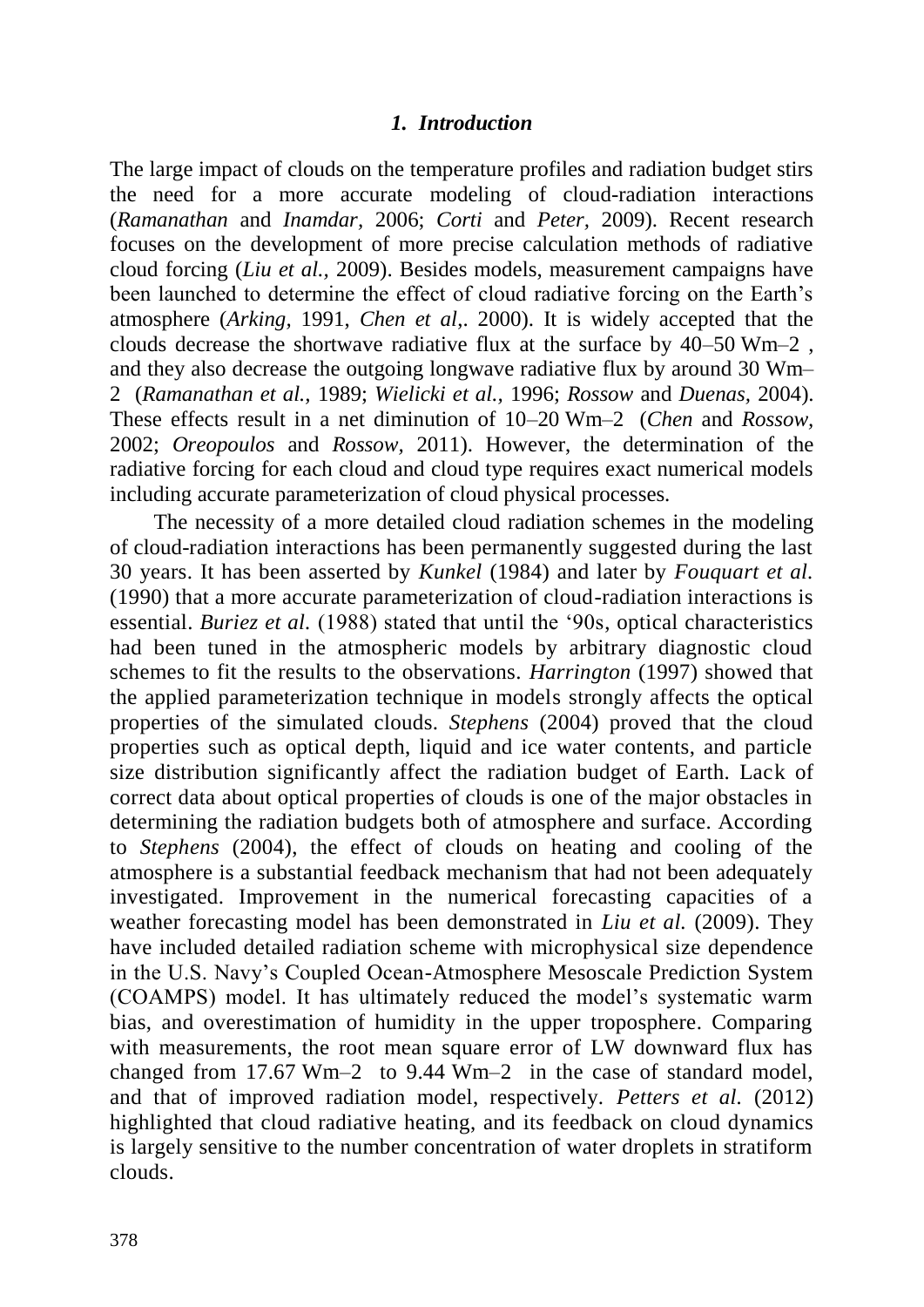In numerical models, optical properties of warm clouds such as single scattering albedo and extinction coefficient are generally calculated by using a characteristic size of cloud droplets (*Lindner* and *Li,* 2000; *Ebert* and *Curry,* 1992). In these bulk schemes the size distribution of the droplets is generally given by an idealized gamma function with one or two independent parameters (*Ritter* and *Geleyn,* 1992; *Walko et al*., 1995; *Straka et al.,* 2007; *Tompkins* and *Di Giuseppe,* 2009). The bulk models use the effective radius of cloud droplets and liquid water content to determine the optical properties (*Fu et al.,* 1998; *Hong et al.,* 2009, *Gettelman et al.,* 2008). Contrary to bulk schemes, bin microphysical schemes are capable to describe arbitrary size distribution of cloud droplets. In the case of bin schemes no assumption is needed on the droplet size distribution. While the bin schemes for the numerical simulation of cloud microphysical processes has been widely used since the early nineties, the application of this technique to calculate the optical properties of the clouds has become in the focus of researches in the last ten years. The advantage of the application of bin schemes for the calculation of cloud optical properties was proved by *Harrington* and *Olsson* (2001). They showed that the longwave radiation budget at the surface can be altered by  $40 \text{ Wm}^{-2}$  depending on how the effective radius of cloud droplets was calculated. The impact of using bin models on the cloud microphysical structure has been examined in *Harrington et al.* (2000). He has evaluated the effect of radiative cooling on the growth of water droplets. He showed that larger drops were growing faster than smaller drops. Drizzle-sized drops could be produced from 20 to 50 min earlier through the inclusion of the radiative term, which leads to a higher potential for enhancing drop collection and precipitation formation.

In this paper results about a new bin radiation scheme are presented. This technique was developed to calculate the extinction coefficients of water droplets in the infrared region. The impact of application of this new scheme on the longwave radiation budget is presented. The next section contains the description of the scheme. The results about the comparison with a bulk scheme are presented in Section 3. In Section 3.1, the changes in the extinction coefficients are presented. In Section 3.2, the change in the intensity of longwave radiation due to the application of bin scheme compared to the bulk scheme is studied. Section 3.3 examines the changes in the radiation profile with the help of the RRTM radiative transfer model, caused by the difference in the extinction coefficients. The conclusions are given in Section 4.

# *2. Description of the model*

### *2.1. Description of the bin scheme*

The optical parameters describing scattering, extinction, and absorption of radiation in clouds are: the extinction and scattering coefficients ( $\beta_{ext}$  and  $\beta_{sca}$ );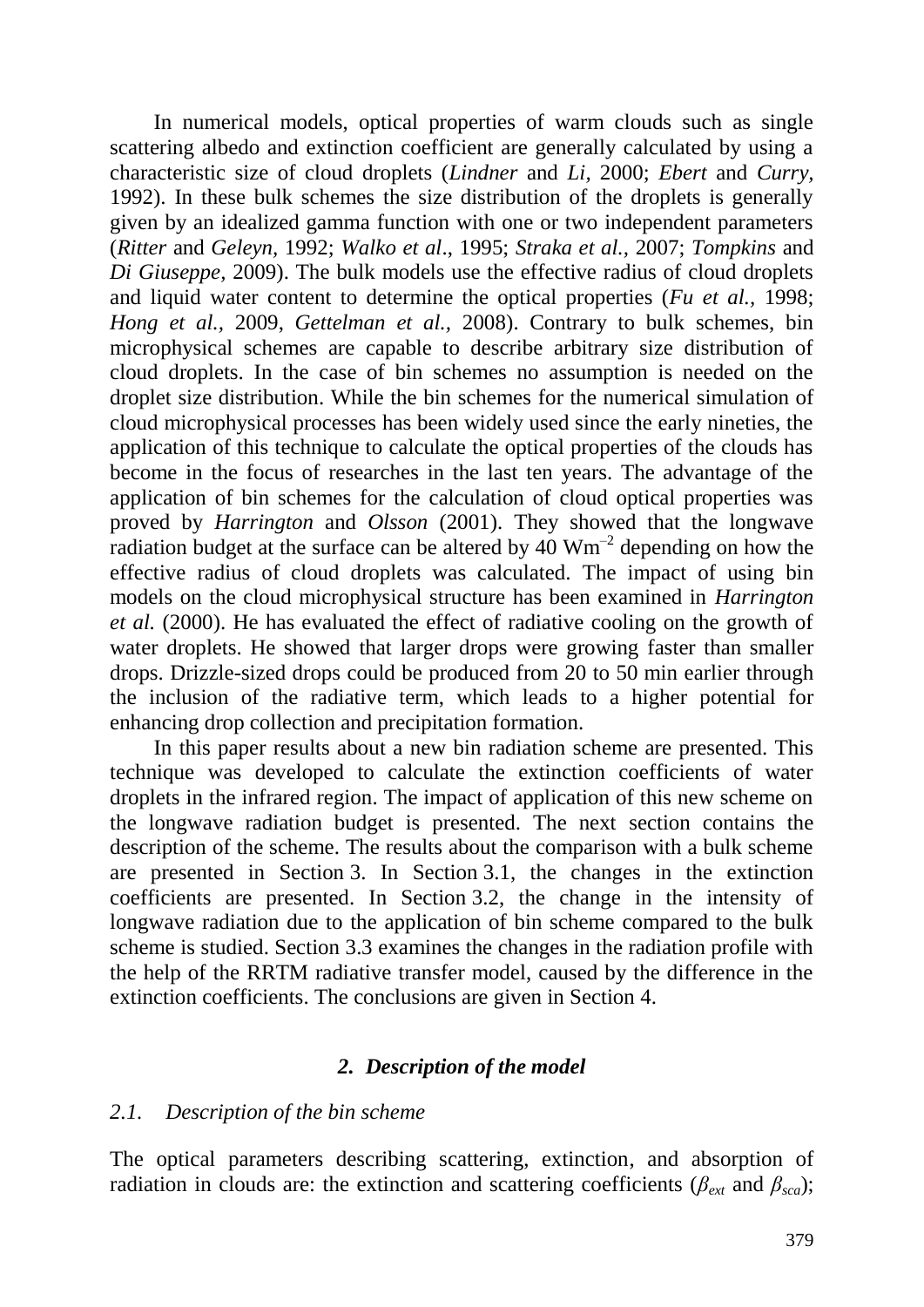the single scatter albedo  $(\omega)$ , which is the ratio of scattering in total extinction; and the asymmetry parameter (*g*), which characterizes the angle-dependence of the scattering (*Roach* and *Slingo,* 1979; *Stephens,* 1984; *Hu* and *Stamnes,* 1993). The definitions of these parameters for a given wavelength, in the case of water droplets assumed to be spherical are given in Eq.  $(1) - (4)$ .

$$
\beta_{ext} = \int_0^{\infty} A(D) Q_{ext}(D, m, \lambda) n(M) dM
$$
\n(1)

$$
\beta_{sca} = \int_{0}^{B} A(D) Q_{sca}(D, m, \lambda) n(M) dM
$$

$$
\omega = \frac{\beta_{sca}}{\beta_{ext}}\tag{3}
$$

$$
g = \frac{1}{2} \int_{-1}^{1} p(\mu) \mu \, d\mu \tag{4}
$$

where *D* is the droplet diameter, *M* is the mass of the droplet,  $\lambda$  is the wavelength,  $n(M)$  is the droplet size distribution as a function of *M*,  $Q_{ext}$  is the extinction efficiency,  $Q_{sca}$  is the scattering efficiency,  $\mu$  is the cosine of the scattering angle, and  $p(\mu)$  is the phase function. *m* is the refraction index,  $A(D)$  is the cross section.

The radiation transfer models and numerical models calculate the radiative transfer over radiation bands instead of calculating it at single wavelengths. For this purpose, a so-called broadband extinction coefficient is defined for an arbitrary wavelength interval of Δλ (*Slingo* and *Schrecker* (1982)):

$$
\beta_{ext} = \left(\int_{\Delta\lambda} E_{\lambda}\int_{0}^{R} A(D)Q_{ext}(D,m,\lambda)n(M)dM\ d\lambda\right)/\int_{\Delta\lambda} E_{\lambda}d\lambda
$$
\n(5)

where  $E_{\lambda}$  is the Planck-function at a reference temperature (usually at 273 K). Bin scheme presented in details in *Rasmussen et al.,* (2002) is used to calculate the above integrals. The size range from 1.5625 μm to 5.07968 mm is divided into 36 bins with doubling the mass at the bin edges. The applied moment conserving technique allows us to describe the size distribution of water drops in every bin:

$$
n_k(M) = A_k + M \cdot B_k. \tag{6}
$$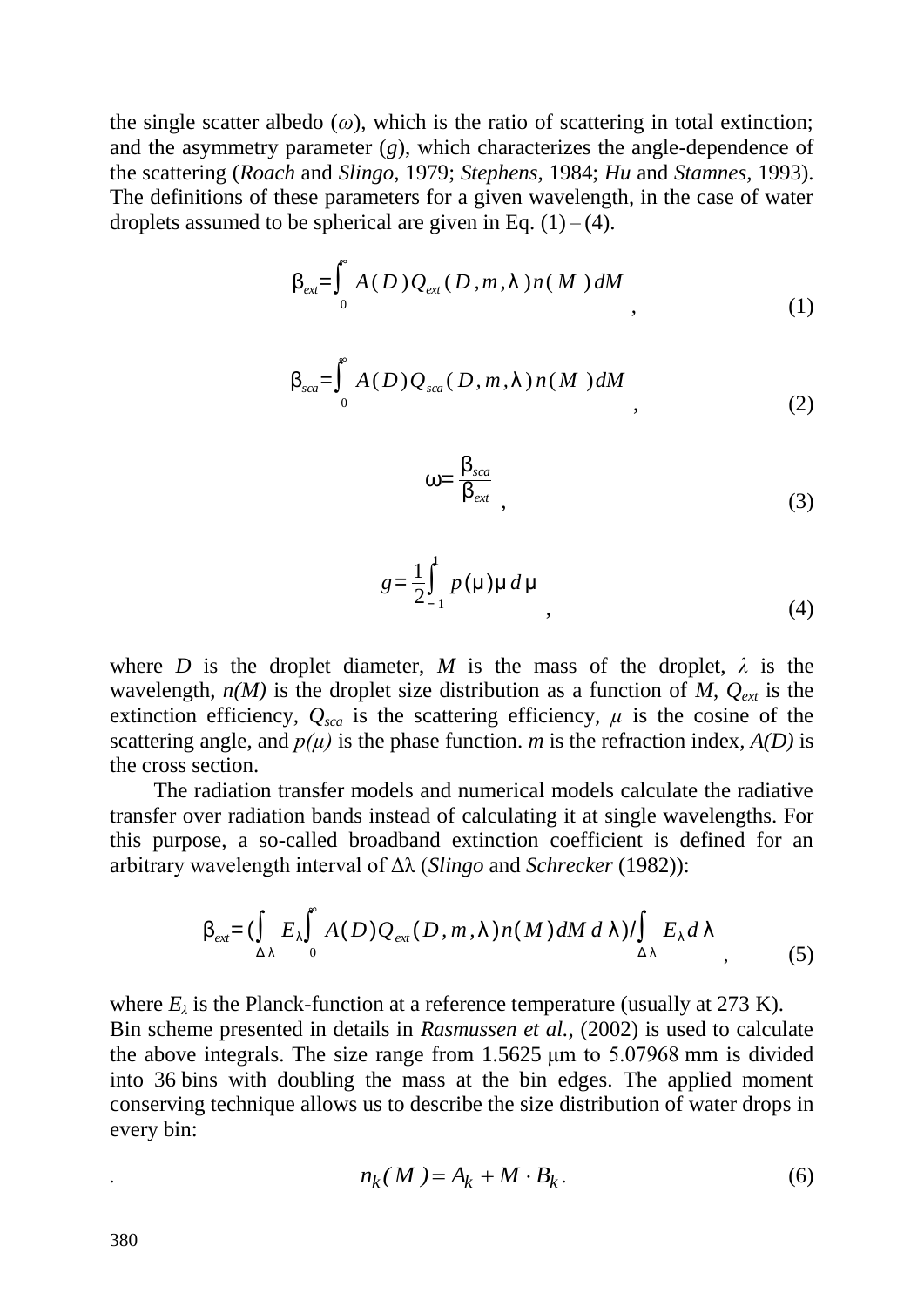The coefficients  $A_k$  and  $B_k$  are calculated from the number concentrations and mixing ratios in the *k*th bin (see more details in *Tzivion et al.,* 1987). Using the bin scheme the Eq. (5) can be approximated by the following equation:

$$
\beta_{ext} = \sum_{k=2}^{N_{bins}} \left[ \int_{\Delta \lambda} (E_{\lambda} \int_{M_{k-1}}^{M_k} A(D) Q_{ext}(D, m, \lambda) n_k(M) dM d\lambda) / \int_{\Delta \lambda} E_{\lambda} d\lambda \right]
$$
(7)

where *N* is the number of the bins, furthermore,  $M_{k-1}$  and  $M_k$  are the mass of the water drops at the edges of the *k*th bin.

The extinction coefficients can be calculated in every bin over any arbitrary wavelengths interval of  $\Delta\lambda$ .  $E_\lambda$  was calculated at  $T=273$  K in this research. Sensitivity of the extinction coefficients on the temperature was investigated by calculating the above integral at  $T_1 = 303$  K and  $T_2 = 243$  K. Differences were found to be insignificant for the extinction coefficients for the whole infrared spectra. Comparing to the case of  $T=273$  K, in the case of  $T<sub>1</sub>$  a little bit smaller value was calculated (the maximum difference was 0.17%), and in the case of *T<sup>2</sup>* a slightly larger value was calculated (maximum difference was 0.29%). Thus, the temperature dependence of extinction coefficients is neglected in this study.

The *Qext* extinction efficiency can be evaluated on the base of the Lorentz-Mie theory; however, it cannot be analytically calculated even in the case of spherical water drops. Instead of using time consuming numerical methods, the modified anomalous diffraction theory (MADT) was applied to describe the optical properties of water drops. *Mitchell* (2000) proved that application of this theory results in small errors comparing to the Lorentz-Mie theory. According to MADT, the extinction efficiency can be defined as a sum of two different components: the corrected *Qext,* and *Qedge*:

$$
Q_{\text{ext},m}(D,\lambda,m)=(1+\frac{C_{\text{res}}}{2})Q_{\text{ext}}+Q_{\text{edge}}
$$
\n(8)

The details about calculation of *Cres, Qext,* and *Qedge* variables can be found in Appendix A.

As the  $Q_{ext}(D,\lambda,m)$  function has been given in explicit form, the integrals in Eq. (7) can be calculated by taking into consideration the  $n_k(M)$  size distribution given by Eq. (6). The evaluation of the integrals in Eq. (7) can be made to be very fast, if two two-dimensional kernels were precalculated over the twodimensional grid defined by both mass intervals and wavelength intervals of the radiative transfer model described in Section 2.3.

The details about the calculation of  $K_{Akj}$   $(M_{k-l}, M_k \Delta \lambda_j)$  and  $K_{Bkj}$   $(M_{k-l}, M_k \Delta \lambda_j)$ are given in Appendix B. These coefficients can be implemented in the radiative transfer model afterwards, to yield extinction coefficients for the new bin method.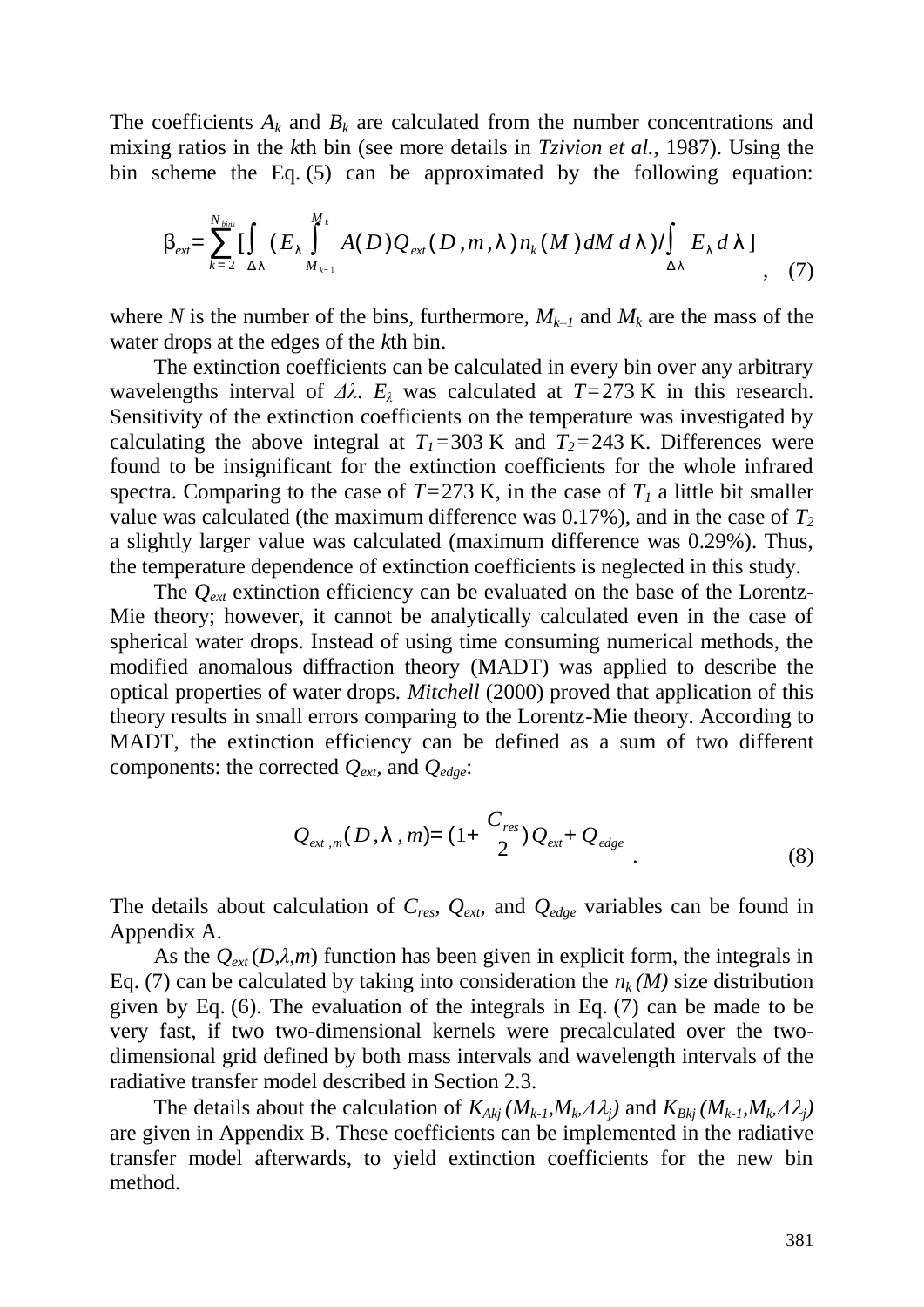### *2.2. Description of the bulk scheme*

Because the computational cost of the bin scheme is high, it is important to investigate whether the optical parameters defined by the Eqs.  $(1) - (4)$  are sensitive on the method they are calculated. In this study, extinction coefficients  $(Eq. (1))$  obtained by bin scheme are compared to the extinction coefficients obtained by a bulk scheme method (*Hu* and *Stamnes,* 1993). This parameterization is currently used to calculate extinction coefficients in the RRTM LW radiation transfer model. More details about this model are given in Section 2.3.

The method developed by *Hu* and *Stamnes* (1993) is a frequently applied bulk parameterization scheme, which uses the effective radius and the liquid water content (*LWC*) as input parameters:

$$
\beta_{ext}/LWC = ar_e^b + c
$$
 (9)

The *a, b, c* coefficients are defined for the following three intervals of the effective radius:  $2.5-12 \mu m$ ;  $12-30 \mu m$ ; and  $30-60 \mu m$ , and for 50 wavelength bands in the infrared spectrum. This scheme is based on Mie-scattering calculations, which is appropriate method to determine the  $Q_{ext}$  (D,m, $\lambda$ ) extinction efficiency, at any wavelengths and droplet diameters. The  $n(M)$ droplet size distribution was assumed to be a gamma-size distribution:

$$
n^{*}(r) = \frac{N_0}{\Gamma(\gamma) r_m} \left(\frac{r}{r_m}\right)^{\gamma - 1} \exp^{-r/r_m}, \qquad (10)
$$

where  $N_0$  is the total (volume) number concentration,  $\Gamma$  is the gamma function,  $r_m$  is the characteristic radius of the size distribution, and *γ* is a constant, that defines the shape of the distribution (*Stephens et al*., 1990).

The *a, b, c* coefficients were calculated by least-square fitting of Eq. (9) on the set of extinction coefficients related to data pairs of effective radius and liquid water content. The effective radii and liquid water content were calculated by using different shape parameters (*γ*), characteristic sizes (*rm*), and total number concentrations  $(N_0)$  in Eq. (10). This group of data was set up for 50 predefined wavelengths, ranging from 3.9 µm to 150 µm (*Hu* and *Stamnes,* 1993).

### *2.3. Description of the radiative transfer model*

The RRTMG LW (rapid radiative transfer model for the longwave radiation) (*Clough et al*., 2005) radiation model is used in our studies to calculate the longwave fluxes in the case of different clouds. It has been developed for the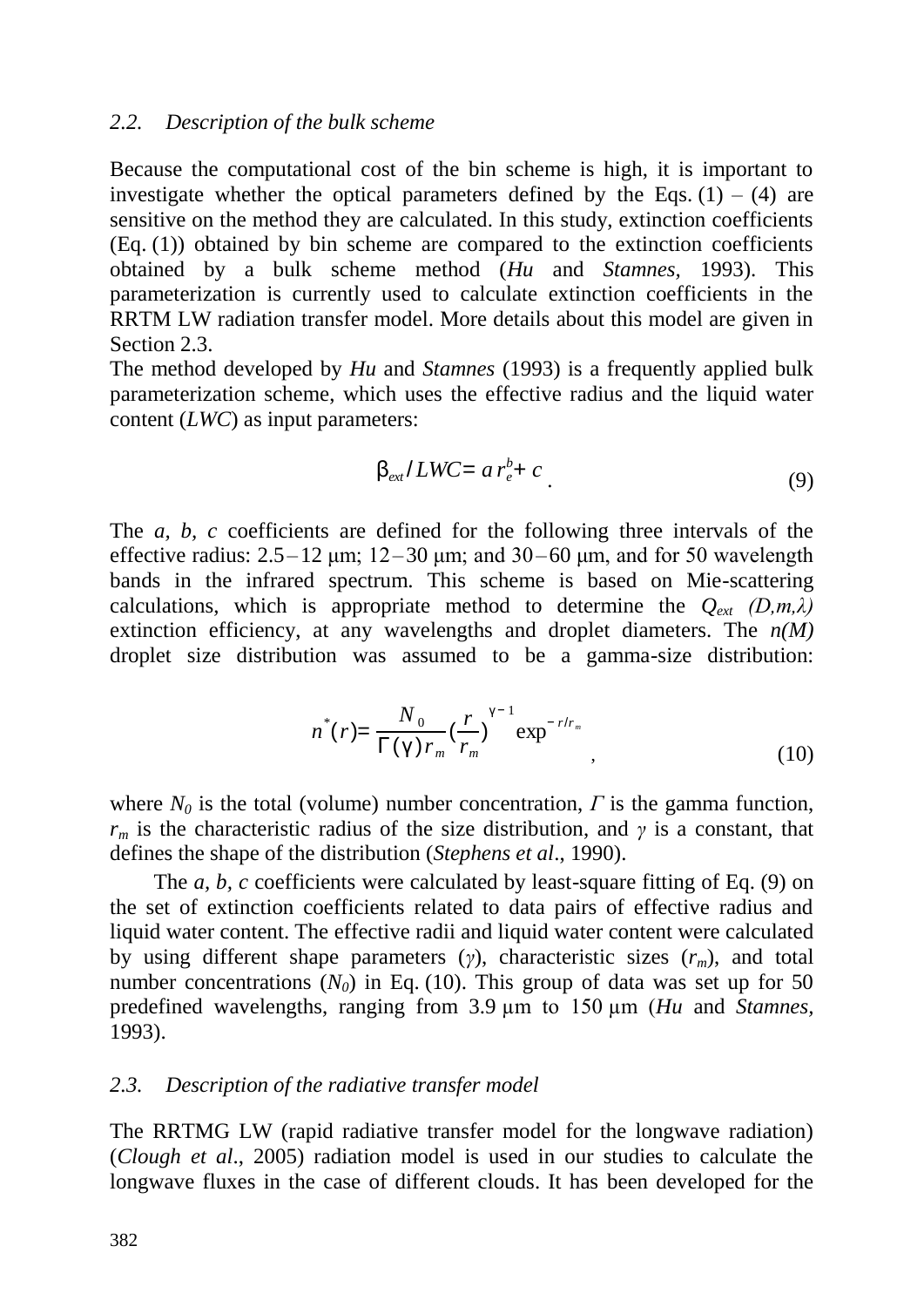calculation of longwave atmospheric fluxes and cooling rates in atmospheric radiative transfer studies, as well as for implementation in numerical weather prediction and climate models.

The longwave spectrum is divided into 16 bands in the RRTM, from 3.33 µm to 1000 µm, according to the main absorption bands of the atmospheric gases at different wavelengths (*Table 1*). These bands have been determined to have maximum two main absorbing compounds in each band; to limit the variation of the Planck function within the bands; and to keep the number of bands minimized as possible while keeping the previous two conditions. The model is capable to take into account the radiative effects of water vapor, carbon dioxide, ozone, nitrous oxide, methane, oxygen, nitrogen, and halocarbons. The two main compounds (water vapor, carbon dioxide) were taken into consideration in present calculations.

| <b>Band</b>    | Wavelength (µm)   | $1050 - 96$ (hPa) | $96 - 0.01$ (hPa)                |
|----------------|-------------------|-------------------|----------------------------------|
| 16             | $40.00 - 1000.00$ | $H_2O$            | $H_2O$                           |
| 15             | $20.00 - 40.00$   | $H_2O$            | $H_2O$                           |
| 14             | $15.90 - 20.00$   | $H_2O, CO_2$      | $H_2O, CO_2$                     |
| 13             | $14.30 - 15.90$   | $H_2O, CO_2$      | CO <sub>2</sub> , O <sub>3</sub> |
| 12             | $12.20 - 14.30$   | $H_2O, CO_2$      | $CO_2, O_3$                      |
| 11             | $10.20 - 12.20$   | $H_2O$            |                                  |
| 10             | $9.26 - 10.20$    | $H_2O, O_3$       | $O_3$                            |
| 9              | $8.47 - 9.26$     | $H_2O$            | $O_3$                            |
| 8              | $7.19 - 8.47$     | $H_2O$ , $CH_4$   | CH <sub>4</sub>                  |
| $\overline{7}$ | $6.76 - 7.19$     | $H_2O$            | $H_2O$                           |
| 6              | $5.55 - 6.76$     | $H_2O$            | $H_2O$                           |
| 5              | $4.81 - 5.55$     | $H_2O, CO_2$      |                                  |
| $\overline{4}$ | $4.44 - 4.81$     | $H_2O, N_2O$      |                                  |
| 3              | $4.20 - 4.44$     | CO <sub>2</sub>   | CO <sub>2</sub>                  |
| $\overline{2}$ | $3.85 - 4.20$     | $N_2O, CO_2$      |                                  |
| $\mathbf{1}$   | $3.33 - 3.85$     | $H_2O, CH_4$      |                                  |

*Table 1*. Wavelengths intervals of the RRTM model

The development of RRTM has been based on the calculations made by the line-by-line radiative transfer model (LBLRTM) (*Mlawer et al*., 1997). The absorption coefficients for different temperatures, pressures, and relative amount of the absorption gases have been determined by this model. These constants are imported as look-up-tables into the RRTM model, and linear interpolation is used to calculate the absorption coefficients at the actual temperature, pressure, and gas concentration.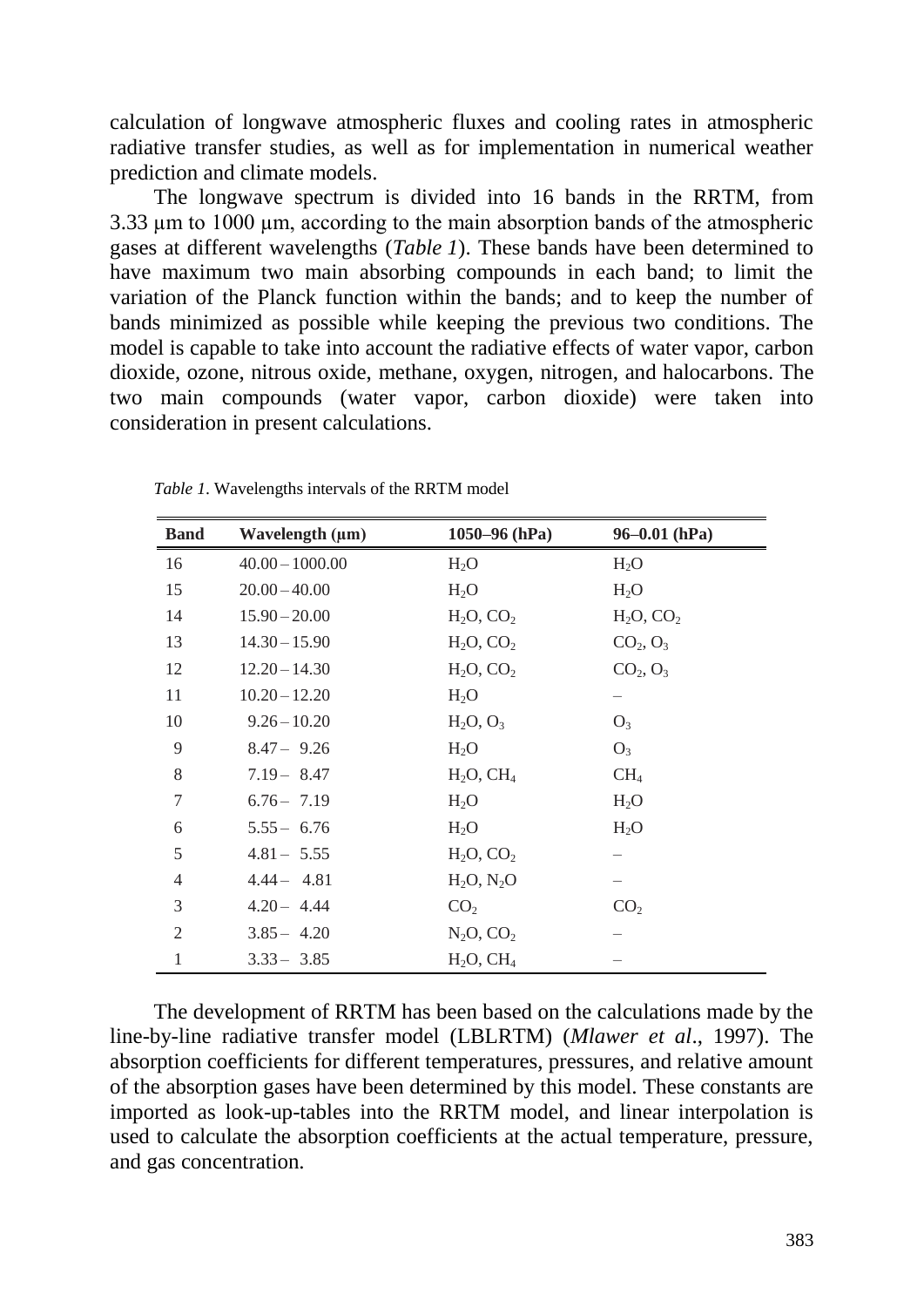The radiative transfer is calculated in the RRTM model for all of the 16 spectral bands, as if it was a single spectral wavelength. In the case of vertically inhomogeneous layers, it uses the Pade's approximation to calculate effective Planck function for each layer, by using the temperatures at boundaries of layers, and mean layer temperatures (*Clough et al.,* 1992; *Mlawer et al.,* 1995). The variation of the Planck function in a band according to the wavelength is taken into account by weighting according to the abundance of main gas compounds related to the band. (*Mlawer et al.*, 1995).

In RRTM the correlated-k method is used to describe the wavelengthdependency of the absorption coefficients in the radiative transfer equations. The correlated k-technique is an approximation method with high accuracy. It is frequently applied for the calculation of radiative transfer radiances by transforming the integral over wavelength into integral over a cumulative probabilistic function. This function is determined by rearranging the absorption coefficient values in ascending order according to the fraction of the given value in the actual wavelength band (*Mlawer et al.,* 1997). This generates a new order of the absorption coefficients according to their probability. A characteristic average value of the absorption coefficient in a given probability-interval is then defined, and used in the radiative transfer equations to calculate the radiances.

The values of the probability function at given pressure and temperature are calculated beforehand by a line-by-line radiative transfer model. In the RRTM, they are interpolated linearly between the logarithm of temperature and pressure values. Also, linear weighting of the absorption coefficients is done according to their integrated line strengths and column amount, when two different species are dominant in the same spectral band. These simplifications make this method computationally fast, meanwhile keeping the needed accuracy.

Validation of the RRTM model shows that RRTM results agree with those computed by the line-by-line model within  $1.0 \text{ Wm}^{-2}$  at all levels, and the computed cooling rates agree to within 0.1 K/day in the troposphere and 0.3 K/day in the stratosphere (*Clough et al.,* 2005). The RRTM model has been implemented as the operational code for longwave radiation at the European Center for Medium-Range Weather Forecasts (ECMWF) and in the Global Forecast System (GFS) of the National Centers for Environmental Prediction (NCEP). It is also implemented as one option in the National Center for Atmospheric Research (NCAR) Weather Research and Forecasting (WRF) model.

# *3. Results*

# *3.1. Comparison of the extinction coefficients calculated by bin and bulk schemes*

Extinction coefficients calculated by bin and bulk schemes are compared in this section. The investigated cases are described in *Table 2.* The first column gives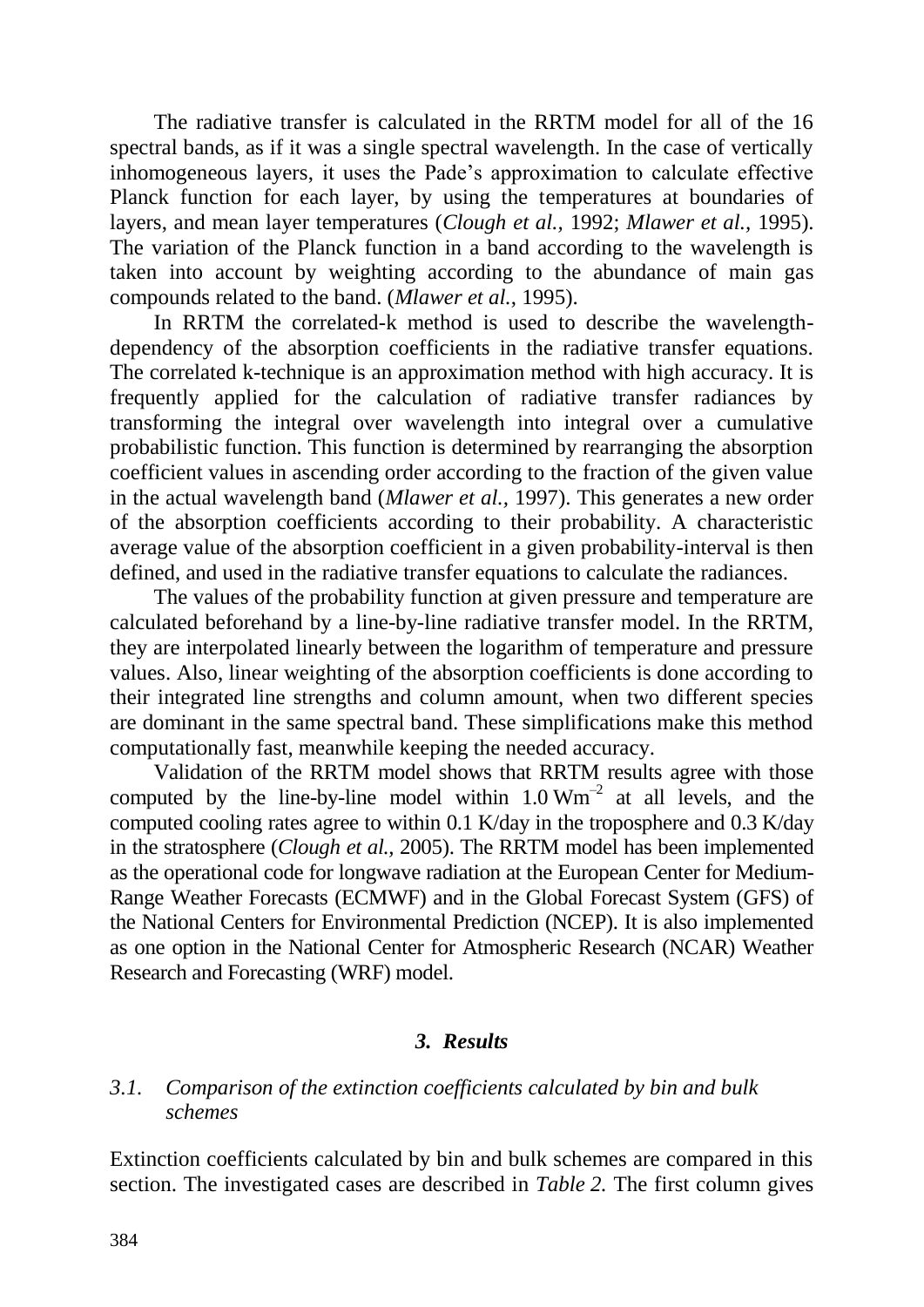the number concentration, the second, third, and fourth ones show the effective radii if  $LWC_1 = 10^{-3} \text{ kg m}^{-3}$ ,  $LWC_2 = 10^{-4} \text{ kg m}^{-3}$ , and  $LWC_3 = 10^{-5} \text{ kg m}^{-3}$ , respectively. The size distributions of the water drops were given by Eq. (10), and the value of *γ* parameter was chosen to be equal to 3.

|                                   | $LWC_I = 10^{-3}$ kg m <sup>-3</sup>    | $LWC_2 = 10^{-4}$ kg m <sup>-3</sup> $LWC_3 = 10^{-5}$ kg m <sup>-3</sup> |                                         |
|-----------------------------------|-----------------------------------------|---------------------------------------------------------------------------|-----------------------------------------|
| $N_i$ (*10 <sup>6</sup> ) $1/m^3$ | $r_{\text{eff}}$ (*10 <sup>-6</sup> ) m | $r_{\text{eff}}$ (*10 <sup>-6</sup> ) m                                   | $r_{\text{eff}}$ (*10 <sup>-6</sup> ) m |
| 1000                              | 7.92                                    | 3.68                                                                      |                                         |
| 250                               | 12.57                                   | 5.84                                                                      | 2.71                                    |
| 100                               | 17.07                                   | 7.92                                                                      | 3.67                                    |
| 50                                | 21.50                                   | 9.98                                                                      | 4.63                                    |
| 20                                | 29.18                                   | 13.55                                                                     | 6.29                                    |

*Table 2*. Effective radius for gamma-distributions for different number of concentration and LWC values

It has been found that the changes in the difference between the extinction coefficients calculated by the bin and by the bulk scheme depends mostly on the value of the effective radius of the size distribution, regardless of the values of the LWC and the number concentration of water droplet. E.g., the differences between the bin scheme and the bulk scheme were very similar in the following two cases:  $LWC_2 = 10^{-4}$  kg m<sup>-3</sup>, N = 1000·10<sup>6</sup> m<sup>-3</sup> and  $LWC_3 = 10^{-5}$  kg m<sup>-3</sup>,  $N = 100 \cdot 10^6$  m<sup>-3</sup>.

*Fig. 1* summarizes the results obtained at  $LWC_1 = 10^{-3}$  kg m<sup>-3</sup> at two different concentrations of the droplets, and *Fig.* 2 summarizes the results obtained at  $LWC_2 = 10^{-4}$  kg m<sup>-3</sup>, at two different number concentrations.

*Fig. 1* and *Fig. 2* show that the difference between the extinction coefficients depends both on the wavelength and on the effective radius. Because the surface and the atmosphere emit most of the energy in the wavelength interval of  $5-20 \mu m$ , the difference between the results of the schemes will be analyzed in this interval. The relative difference can be higher than 20% if the effective radius is lower than 10 µm. There is no significant (maximum 4%) difference between the calculated extinction coefficients if the effective radius is higher than about  $10 \mu m$ , and the wavelength is less than about 8.0 µm. Although the local minimum values at near to the wavelength of 10 µm given by the different schemes are very similar, the application of the bulk scheme results in much sharper decrease and increase of the extinction coefficients in the wavelength interval of  $10-15$  um.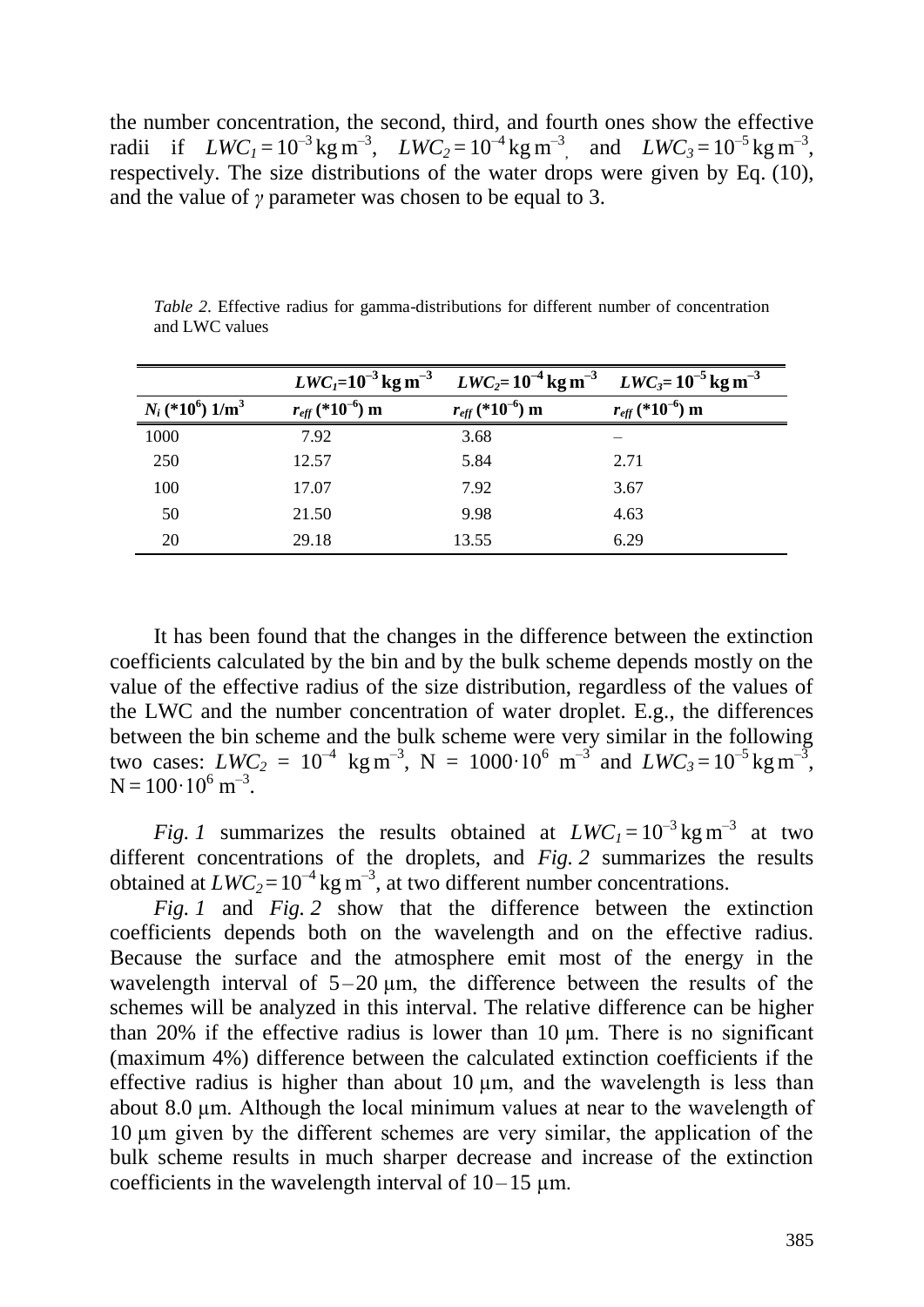

*Fig. 1*. Extinction coefficients and relative differences calculated for two different gamma-size distributions ( $N=20$ , and  $100 \cdot 10^6$  m<sup>-3</sup>,  $LWC=10^{-4}$  kg m<sup>-3</sup>).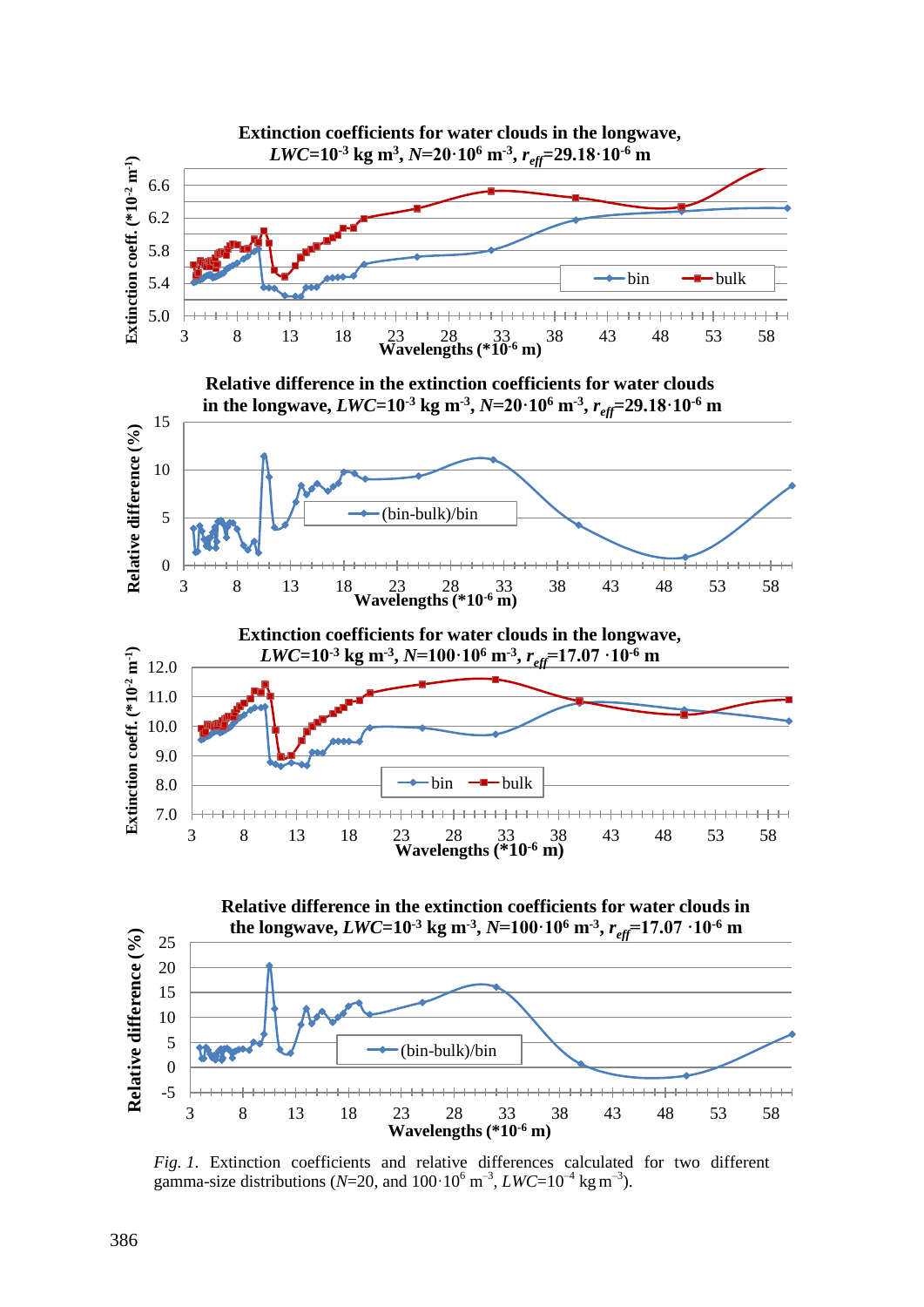

*Fig. 2*. Extinction coefficients and relative differences calculated for two different gamma-size distributions ( $N=50$ , and 1000  $10^6$  m<sup>-3</sup>,  $LWC=10^{-4}$  kg m<sup>-3</sup>).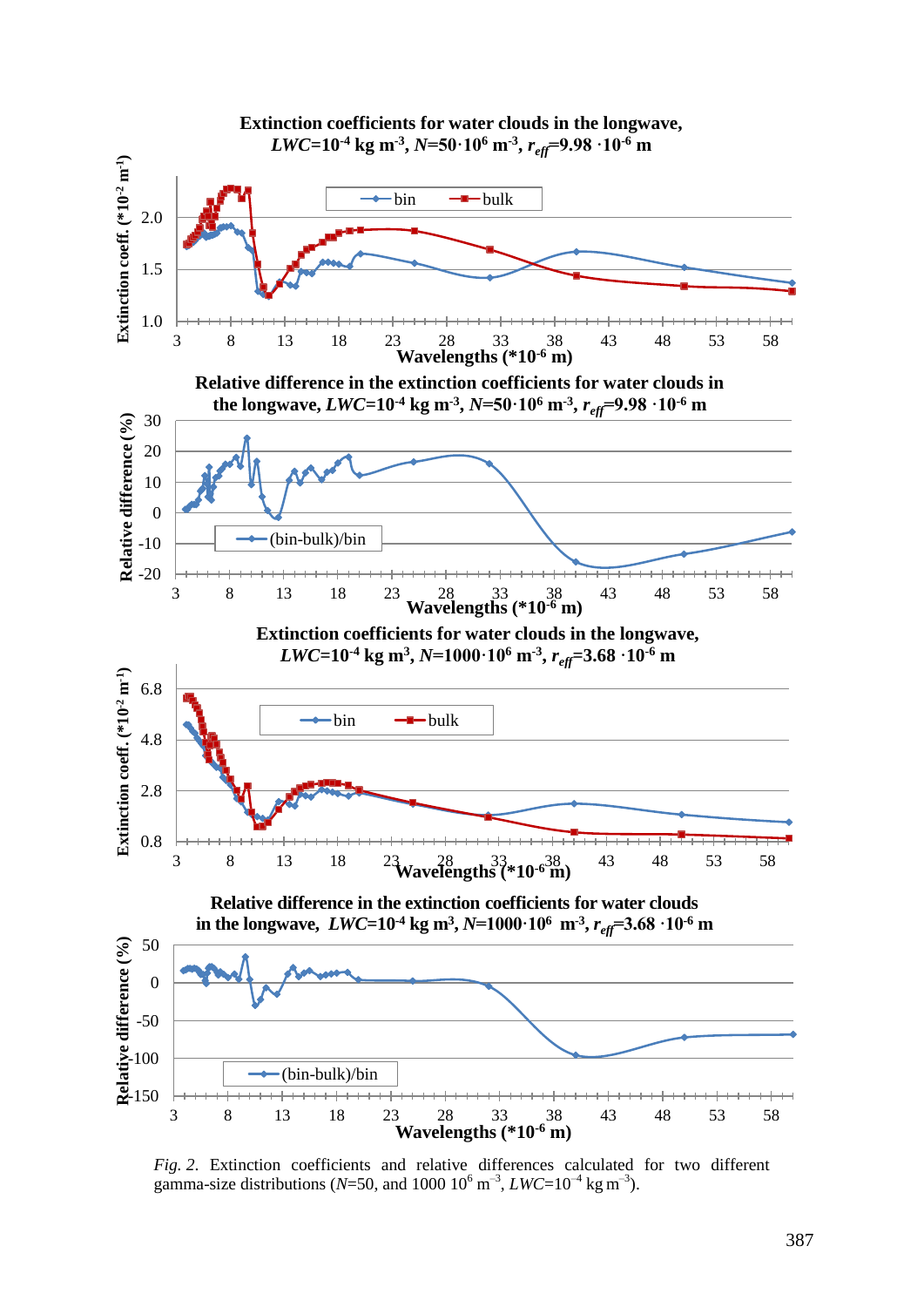In the critical wavelength interval near to the wavelength of  $10 \mu m$ where the absorption of both vapor and  $CO<sub>2</sub>$  is relatively small and the absorption of the water drops can be dominant –, significant difference can be found between the results of bulk and that of bin scheme if the effective radius is between 3–15 µm. In this size range, significant positive difference (larger than 10%) can be observed in the whole spectra, except at a narrow wavelength interval of 10–13 µm, where at 9.6 µm wavelength, the difference is much higher for all effective radius values. In case of larger effective radius  $(>10 \mu m)$ , the difference is getting smaller, and is getting more emphasized above the wavelength of 10  $\mu$ m.

It has to be noted that the comparison was made by using idealized gamma size distribution in the case of bin scheme as well. In the real clouds the size distribution of the water drops can significantly differ from the gamma size distribution. The difference between the two schemes shows that the application of effective radius and the liquid water for evaluating the optical properties may results in overestimation of the extinction coefficient mostly in the case of relatively high concentration of the larger water droplets..

It can be established that the bin scheme gives generally smaller value than the bulk scheme does, except at large wavelengths  $(\lambda > 33 \mu m)$ , and except at wavelength interval of  $10-13 \mu m$  in the cases of smaller effective radii. If  $r_{\text{eff}}$ >20 $\mu$ m, the bulk scheme gives always higher value than the bin scheme does.

From *Figs. 1* and *2*, it can be concluded that the curves related to the extinction coefficients calculated by the bin scheme are smoother; they do not fluctuate by the wavelength as sharply as it can be observed in case of a bulk scheme. The reason for this is that bulk scheme uses only the  $r_{\text{eff}}$  drop size, and radius much different from this characteristic size are not represented in calculation; whereas the bin scheme allows us to take into account the extinction caused by any drop sizes.

# *3.2. Comparison of the longwave outgoing radiations at top of cloud layer*

In this section results about the longwave outgoing radiation at the top of a cloud layer are presented. The calculations were made for 100 m deep cloud layers with different liquid water contents and drop concentrations. To focus on the effect of water drops, the absorption of the vapor and that of  $CO<sub>2</sub>$  was not taken into consideration in the radiative transfer model in this section. It was assumed that the cloud base temperature is 293 K and the vertical temperature gradient is wet adiabatic. The emitted thermal radiation goes through the 100 m thick cloud characterized by different microphysical parameters. The number concentration and *LWC* values of these clouds are given in *Table 1*. The cases presented in *Figs. 3* and *4* are the same cases as in *Figs. 1* and *2*.

The RRTM model described in Section 2.3 was used for calculating the radiation transfer. The new bin scheme has been implemented into the RRTM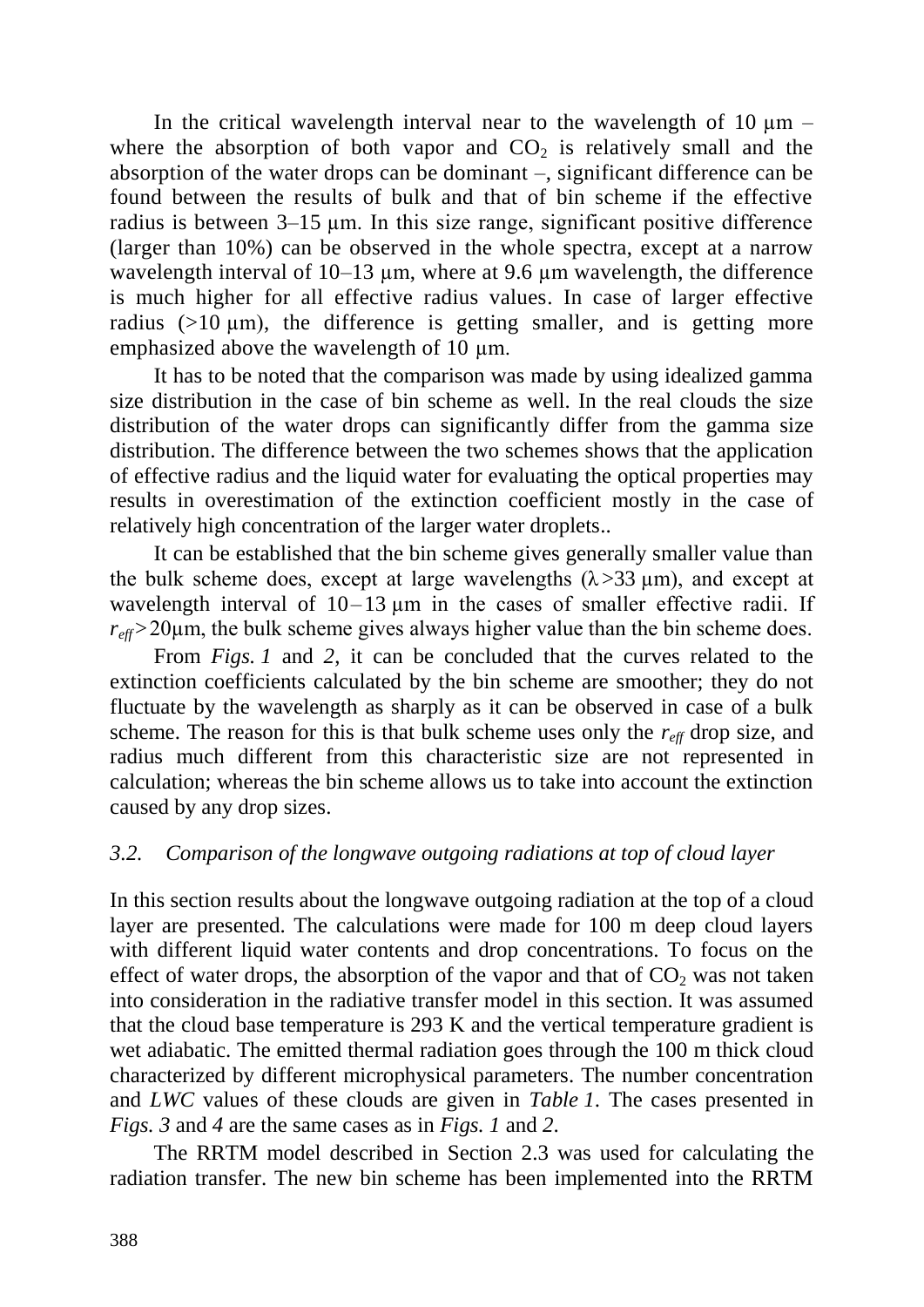model. The two dimensional arrays of  $K_{Akj}$   $(M_{k-1}, M_k \Delta \lambda_j)$  and  $K_{Bkj}$   $(M_{k-1}, M_k \Delta \lambda_j)$ were precalculated, and were used during the simulations.

This development is a novel one, as the RRTM model has been capable to use only the bulk scheme described in Section 2.2. In the case of bulk scheme, the input parameters for the cloud profiles are the effective radius and the cloud water path (which is the LWC multiplied by cloud thickness). Now RRTM can be coupled to a detailed microphysical model, which gives the thickness of the cloud layer, and  $A_k$  and  $B_k$  coefficients (defined in Section 2.1) for each bin as input data.

The results are summarized in *Table 3*. The first column gives the number concentrations, the second, third, and fourth ones give the difference between the intensities calculated by bin and bulk schemes at different liquid water contents.

*Table 3.* Difference of the radiation intensity (bin-bulk) at different number of concentration and *LWC* in the case of 100-m-thick cloudy layer, water vapor and  $CO<sub>2</sub>$  is not included

|                       | $LWC_I = 10^{-3}$ kg m <sup>-3</sup>    | $LWC_2 = 10^{-4}$ kg m <sup>-3</sup>    | $LWC_3 = 10^{-5}$ kg m <sup>-3</sup>    |
|-----------------------|-----------------------------------------|-----------------------------------------|-----------------------------------------|
| $N_i$ (*E+06) $1/m^3$ | $r_{\text{eff}}$ (*10 <sup>-6</sup> ) m | $r_{\text{eff}}$ (*10 <sup>-6</sup> ) m | $r_{\text{eff}}$ (*10 <sup>-6</sup> ) m |
| 1000                  | 10.70                                   | 10.28                                   |                                         |
| 250                   | 11.35                                   | 10.83                                   |                                         |
| 100                   | 11.77                                   | 11.18                                   | 4.37                                    |
| 50                    | 12.07                                   | 11.35                                   | 4.17                                    |

The data in *Table 3* show that the application of bin scheme results in about 11 Wm–2 larger outgoing energy in a second at the top of a 100-m-thick cloud when the amount of liquid water content is about  $10^{-4}$  kg m<sup>-3</sup>, and no significant increase between the differences can be observed if the liquid water content was increased by one order. In the case of  $LWC_3 = 10^{-5}$  kg m<sup>-3</sup>, the difference is about a factor of 2. This decrease of difference between the outgoing radiations corresponds with results of pervious Section. This shows that although the relative difference between the extinction coefficients calculated by different schemes depends mostly on the effective radius, the difference between the calculated intensities of radiation depends on the absolute value of the extinction coefficient, which is higher in the case of higher LWC values. It also stems from data in *Table 3* that the extinction becomes saturated in the clouds with increasing *LWC*. This is the reason why there is no further significant change in the difference of the calculated intensities as the liquid water content increases from  $10^{-4}$  kg m<sup>-3</sup> to  $10^{-3}$  kg m<sup>-3</sup>.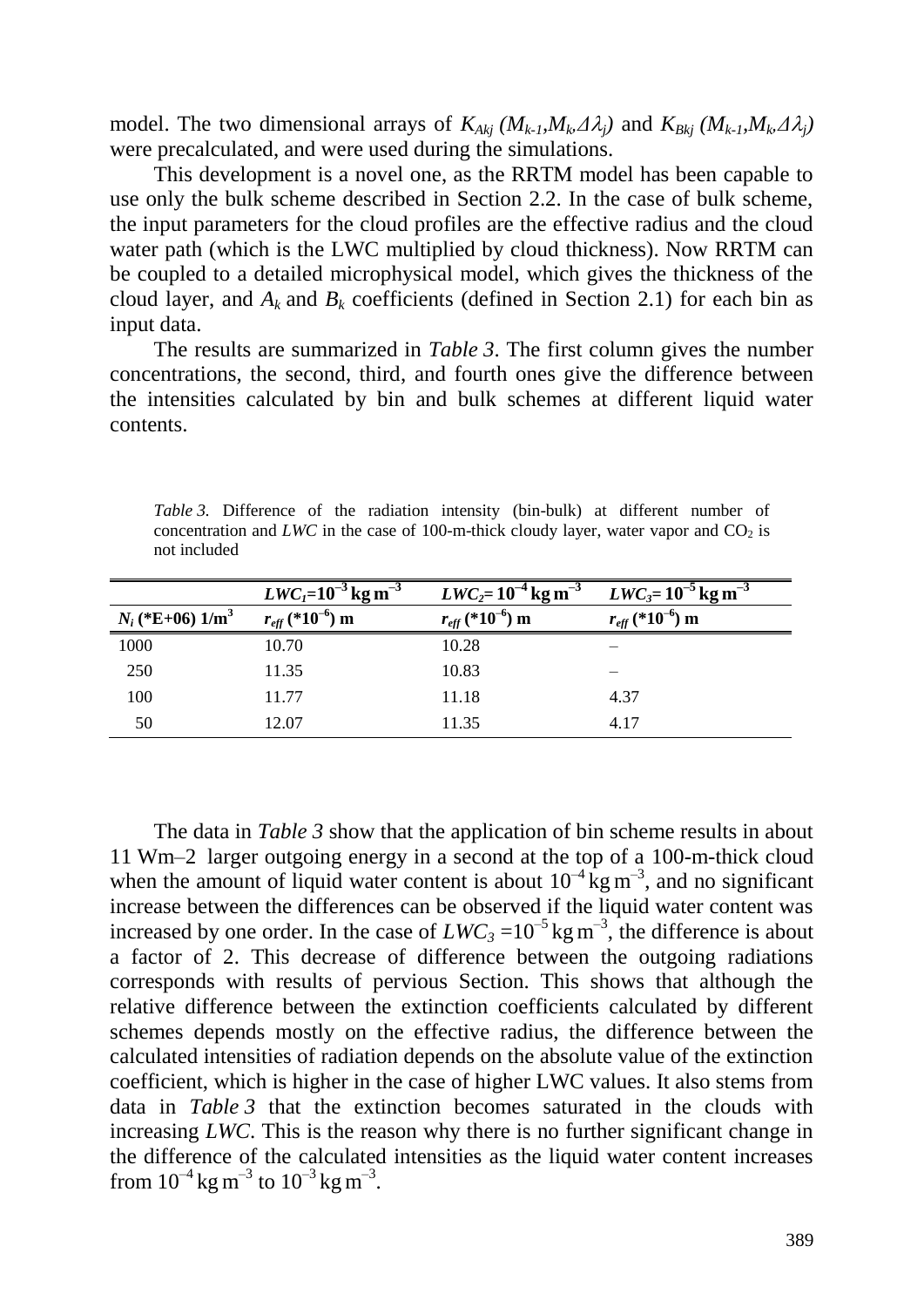The differences between the two schemes at the cloud top in each band have been plotted in *Figs. 3* and *4* for the four cases presented in *Figs. 1* and *2*. It can be seen that the majority of the differences appears in the bands of  $1-12$ , which corresponds with the wavelengths interval of 3.3–14.3  $\mu$ m. It means that the main difference comes from this wavelengths band, as already stated in Section 3.1. The highest difference for all cases is in band 6. The peak of the Planck function at  $T=293 \text{ K}$  is at 9.88  $\mu$ m (band 10 of RRTM), so the wavelengths band with the maximum change between the two schemes is not correlated with the maximum of the Planck function. It can be due to the different methods that the bulk scheme and the bin scheme uses for calculating averaged extinction coefficients for the wavelengths bands.

![](_page_13_Figure_1.jpeg)

*Fig. 3.* Differences between the two schemes (bin-bulk) at different bands.  $LWC=10^{-3}$  $\text{kgm}^{-3}$ , the values of *N* are given at the top of the figures.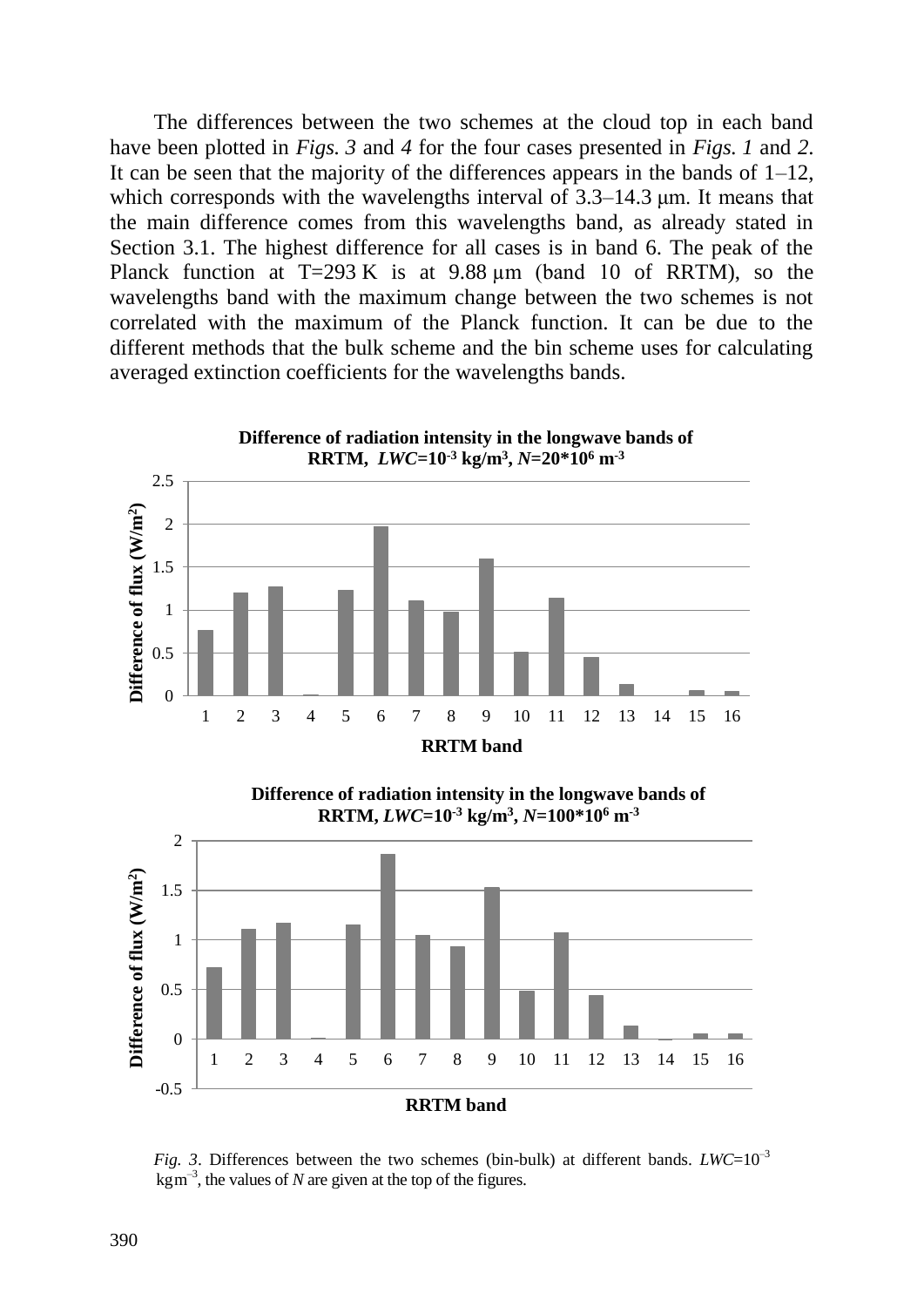![](_page_14_Figure_0.jpeg)

**Difference of radiation intensity in the longwave bands of RRTM,** *LWC***=10-4 kg/m<sup>3</sup> ,** *N***=50\*10<sup>6</sup> m-3**

![](_page_14_Figure_2.jpeg)

![](_page_14_Figure_3.jpeg)

*Fig.* 4. Differences between the two schemes (bin-bulk) at different bands.  $LWC=10^{-4}$  $\text{kg/m}^3$ , the values of *N* are given at the top of the figures.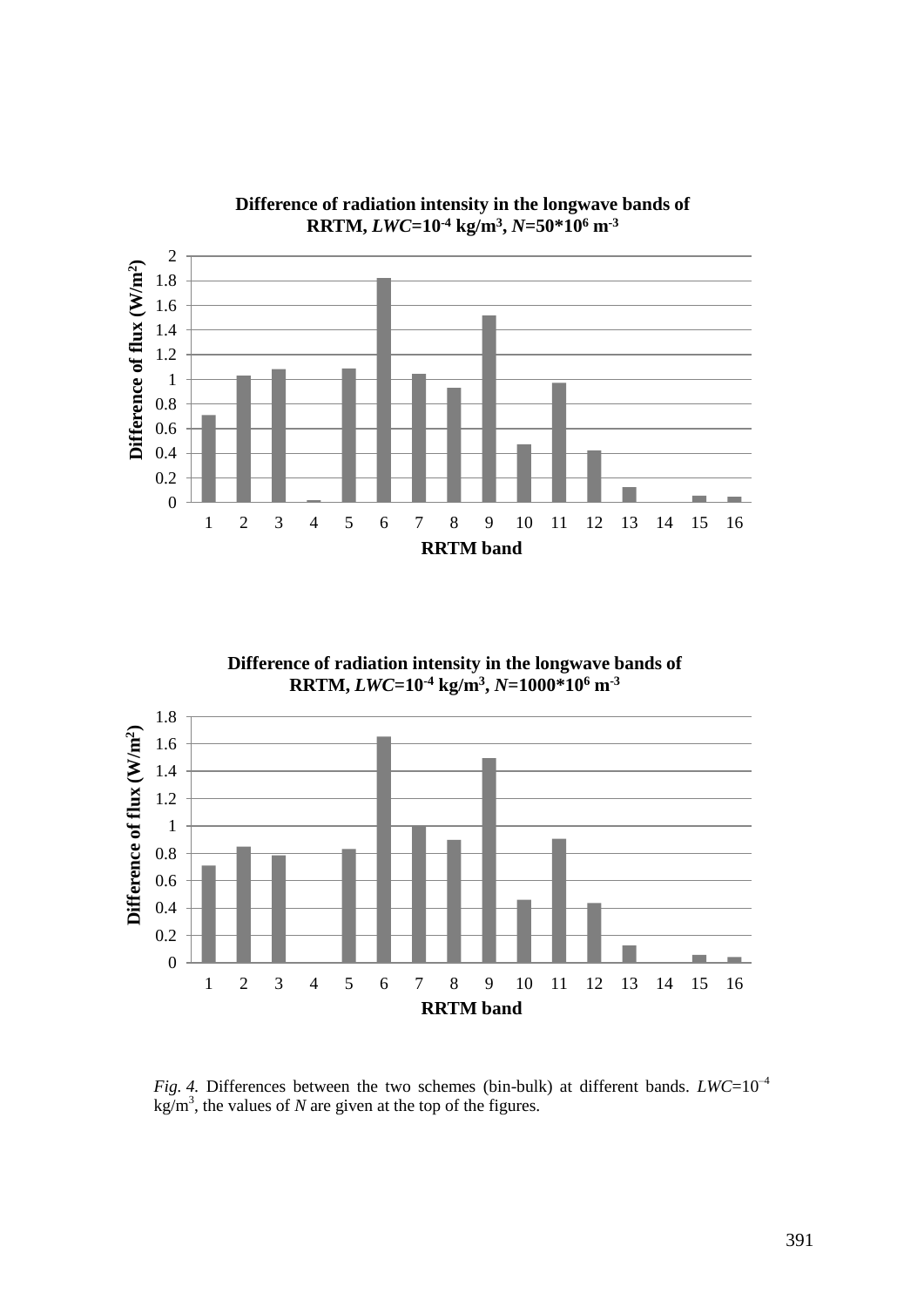Control calculations show that presence of vapor and  $CO<sub>2</sub>$  reduces the difference between the schemes by a factor of two. The largest difference was found to be 6.11 W m<sup>-2</sup> at  $N = 20 \cdot m^{-3}$  and  $LWC = 10^{-3} \text{kg m}^{-3}$ . In the presence of vapor and  $CO<sub>2</sub>$ , no significant difference is shown in channels 1–4, difference is significant in channels 5–9 where the Planck energy is relatively high.

### *3.3. Results of the application of bin scheme in RRTM model*

In this section the results about the upward and downward radiation profiles are presented. The atmospheric radiation profiles with the RRTM model for four different clouds were calculated. The thickness of the clouds, the number concentration of cloud droplets, and the liquid water content in the clouds are summarized in *Table 4*. In the case of fog the base was at the surface, and *LWC* was constant. In the case of the cloud the cloud base was at 400 m, and the *LWC* linearly increased until 625 m (where  $LWC = 5 \cdot 10^{-4} \text{kg m}^{-3}$ ), and above this height it linearly decreased. The size distribution of the water drops was given by Eq. (10) in both schemes.

| Abbr.       | Thickness (m) | $N$ (*10 <sup>6</sup> 1/m <sup>3</sup> ) | $LWC (10^{-3} \text{ kg m}^{-3})$ |
|-------------|---------------|------------------------------------------|-----------------------------------|
| fog $50$    | 100           | 50                                       |                                   |
| $f_{0}g100$ | 100           | 100                                      |                                   |
| cloud100    | 300           | 100                                      | 2.5                               |
| cloud500    | 300           | 500                                      | 2.5                               |

*Table* 4. The summary of the investigated cases. \* indicates mean value in the cloud layer.

The water vapor and temperature profiles used for the calculation are plotted in *Figs. 5 and 6.* The temperature gradient was 0.976 K/m below the cloud, and it was 0.7 K/m above the fog and the cloud, and the temperature was constant above 12 km. In the cloud wet adiabatic temperature profile was supposed. The water vapor mixing ratio was equal to the saturation values within the clouds, and it decreased linearly above the cloud (and the fog) top until the height of 9 km, where it became equal to zero.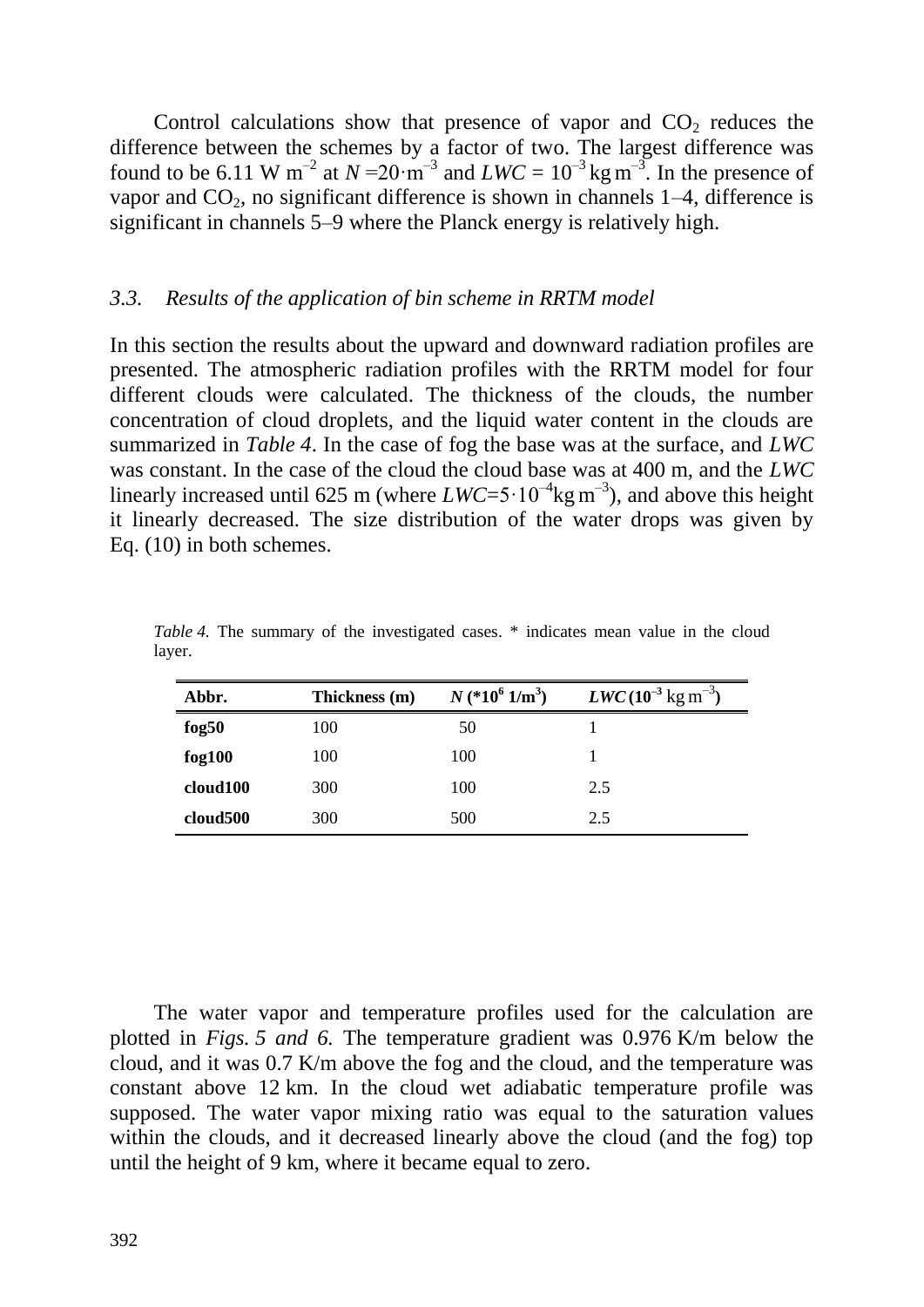#### **Temperature profile for fog**

![](_page_16_Figure_1.jpeg)

*Fig. 5.* Temperature profiles for the cloud and fog cases.

#### Water vapour profile for fog

![](_page_16_Figure_4.jpeg)

*Fig. 6*. Water vapor profiles for the cloud and fog cases.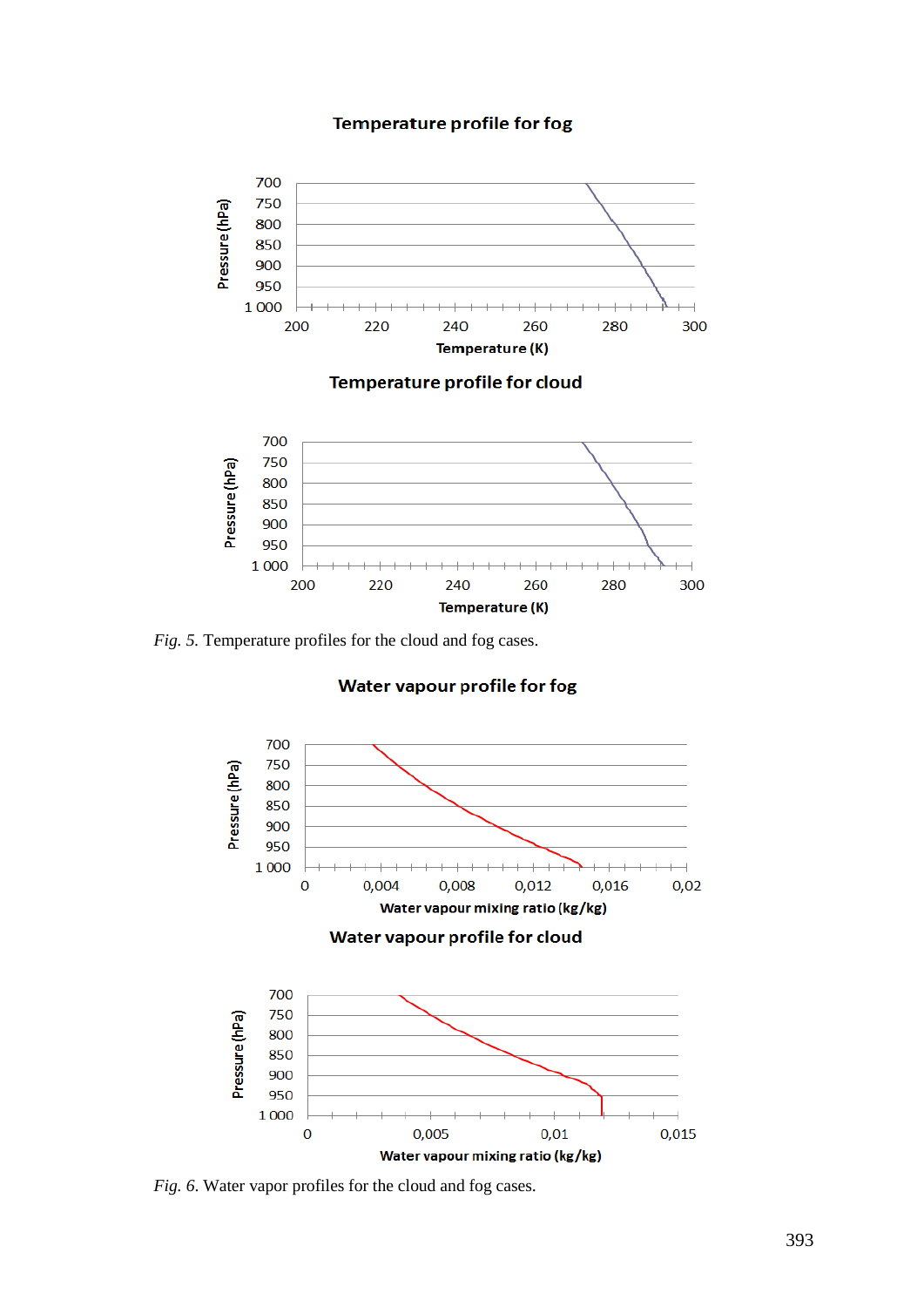The results of the RRTM calculations are shown in *Figs. 7–10.* While the upward radiation profiles were hardly affected by modification of scheme, the downward profiles were more significantly sensitive on the applied scheme. In the case of the fog, the difference between the intensity of the downward radiations at the surface is about 20  $Wm^{-2}$ . In the case of the cloud, similar difference can be observed at about 100 m below of the cloud top. More absorption is observed in the case of the bin scheme (when absorption is closer to 1, the net flux is closer to 0). Comparison of fog50 and fog100 cases shows that the difference between the two schemes is hardly affected by the number concentration of the water droplets.

![](_page_17_Figure_1.jpeg)

RRTM downward and upward fluxes for fog50 profile

*Fig. 7*. Upward, downward, and net radiation flux profiles in fog50.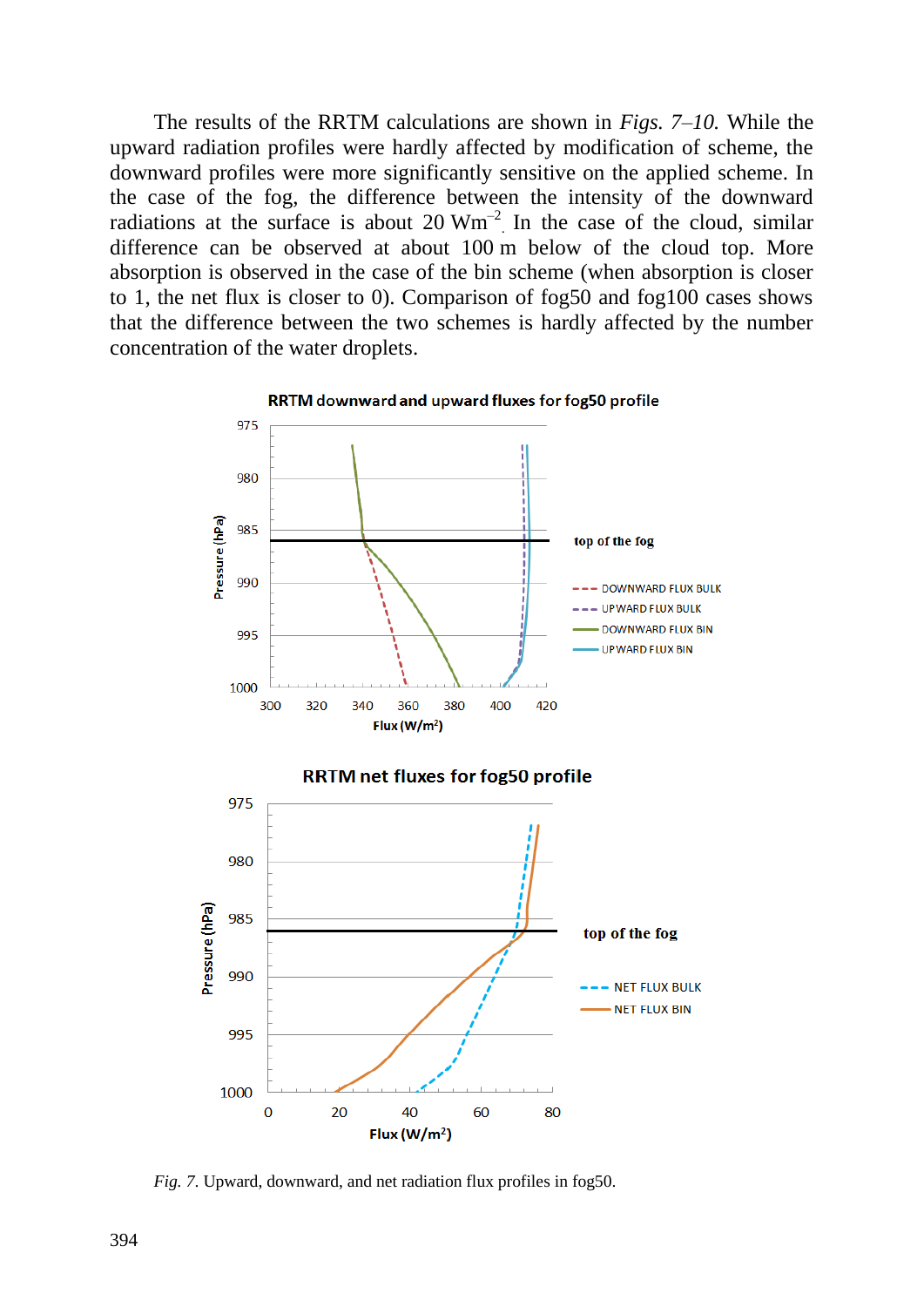![](_page_18_Figure_0.jpeg)

![](_page_18_Figure_1.jpeg)

It can be also noted in *Figs. 9* and *10* that the absorption of the downward radiation is more intense in case of the bin scheme than in the bulk scheme. In the cloud layer the net radiation (the difference between the downward and upward radiation) is close to zero in the case of the bin scheme and slightly larger than zero in the case of bulk scheme. This means that the absorption within the cloud is almost 1. Considering the net fluxes, the maximum difference between the two profiles is around  $30 \text{ Wm}^{-2}$  in case of clouds and  $20 \text{ Wm}^{-2}$  in the case of the fog. As the gradient of the net flux is different within the cloud layer, the heating/cooling rate is larger in case of the bin scheme, because the flux is changing more sharply. Thus, difference between the schemes can impact both the cloud dynamics and cloud microphysics.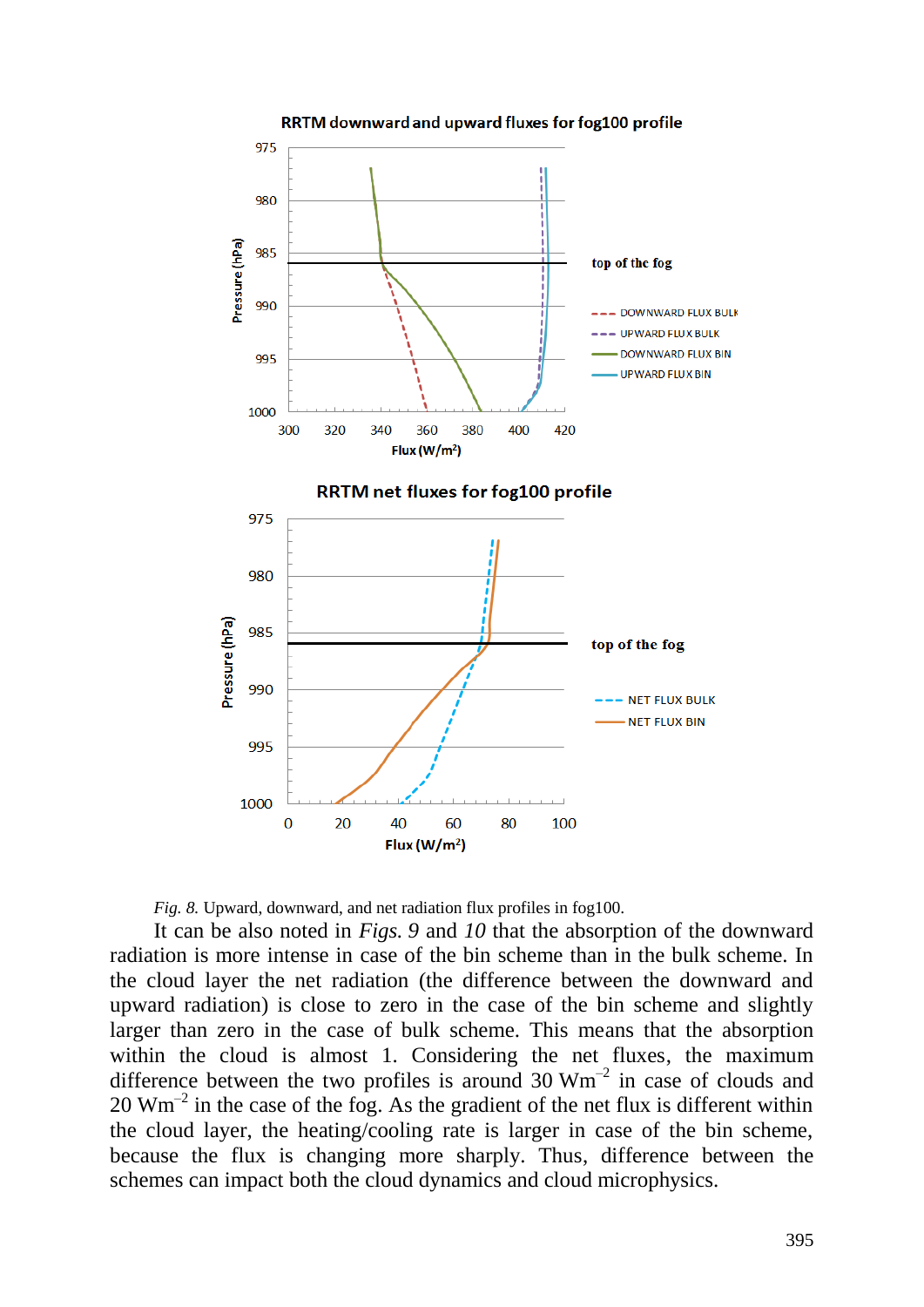The different schemes give significantly different gradients of the net radiation in both cloud100 and cloud500 cases. The difference between the schemes is more significant in the case of cloud500, both at the cloud base and at the cloud top. So it can be concluded that the number of concentration of the droplets affect the gradient of the net fluxes, and subsequently the cooling rate at the cloud edges. The maximum cooling rate at the top of the layer in case of fog50 was 34.5 K/day in the bin scheme; whereas in the bulk scheme, it was only 12.9 K/day.

It can be seen from *Figs. 9* and *10* that if the cloud layer is thinner (100 m in case of the fog), the difference in the net outgoing radiation between the two schemes is much higher than in case of the 300-m-thick cloud.

![](_page_19_Figure_2.jpeg)

RRTM downward and upward fluxes for cloud100 profile

*Fig. 9*. Upward, downward, and net radiation flux profiles in cloud100.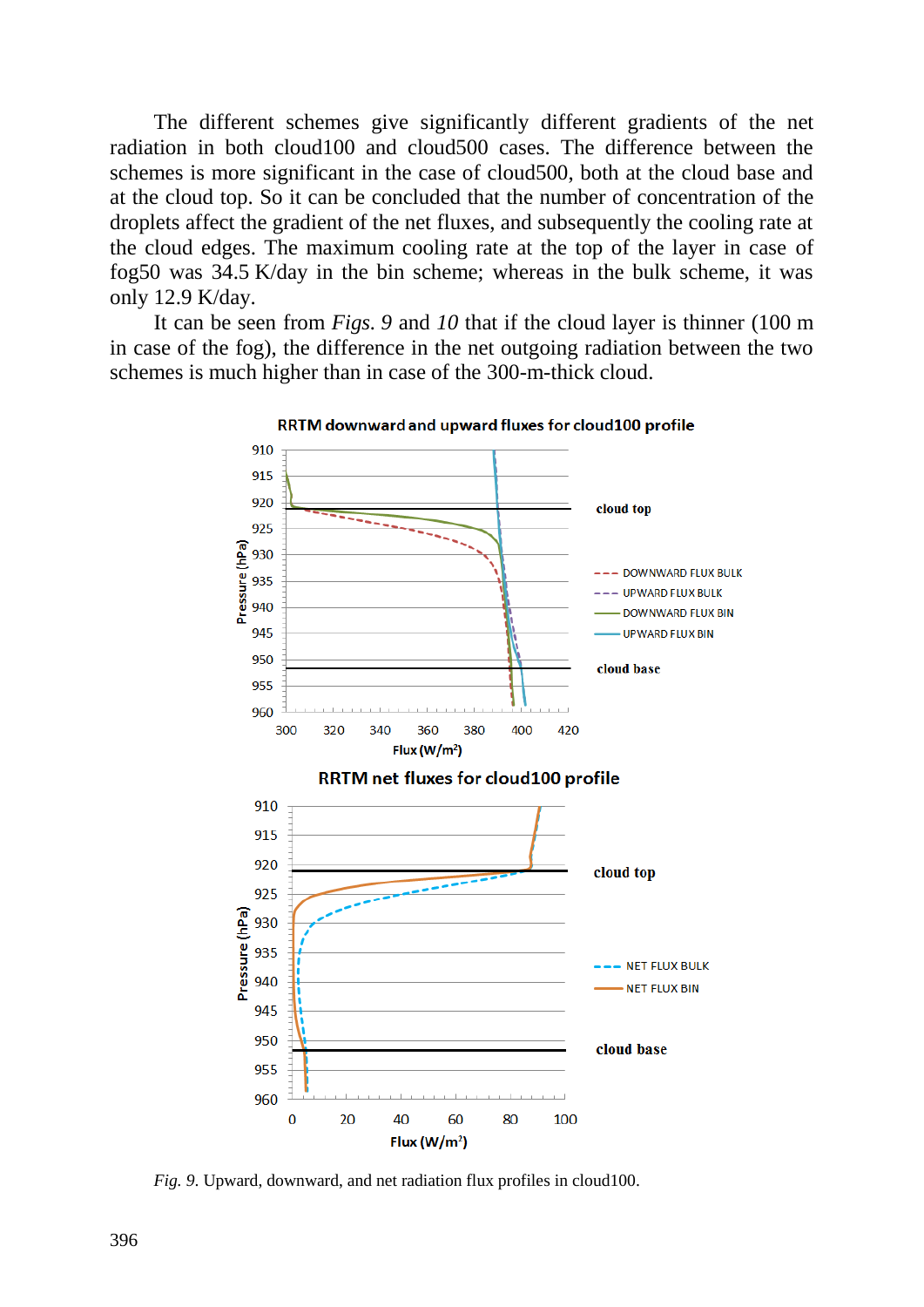![](_page_20_Figure_0.jpeg)

RRTM downward and upward fluxes for cloud500 profile

*Fig. 10.* Upward, downward, and net radiation flux profiles in cloud500.

### *4. Conclusion*

Cloud-radiation interactions are essential to be understood and modeled correctly. The evolving radiation profile affects temperature and microphysical processes in micro-scale, and atmospheric motions in larger scales. Weather events and climatic patterns strongly depend on the radiation budget. More accurate description of cloud optical properties can significantly improve numerical weather forecasts.

In this study it was investigated how evaluation of the extinction coefficients affects longwave radiation budget, and longwave heating/cooling rates in the atmosphere. A new bin radiation scheme was developed, and the results of bin scheme were compared to that of a currently applied bulk scheme, which is widely used in operational numerical weather prediction models.

The results are summarized in the following points: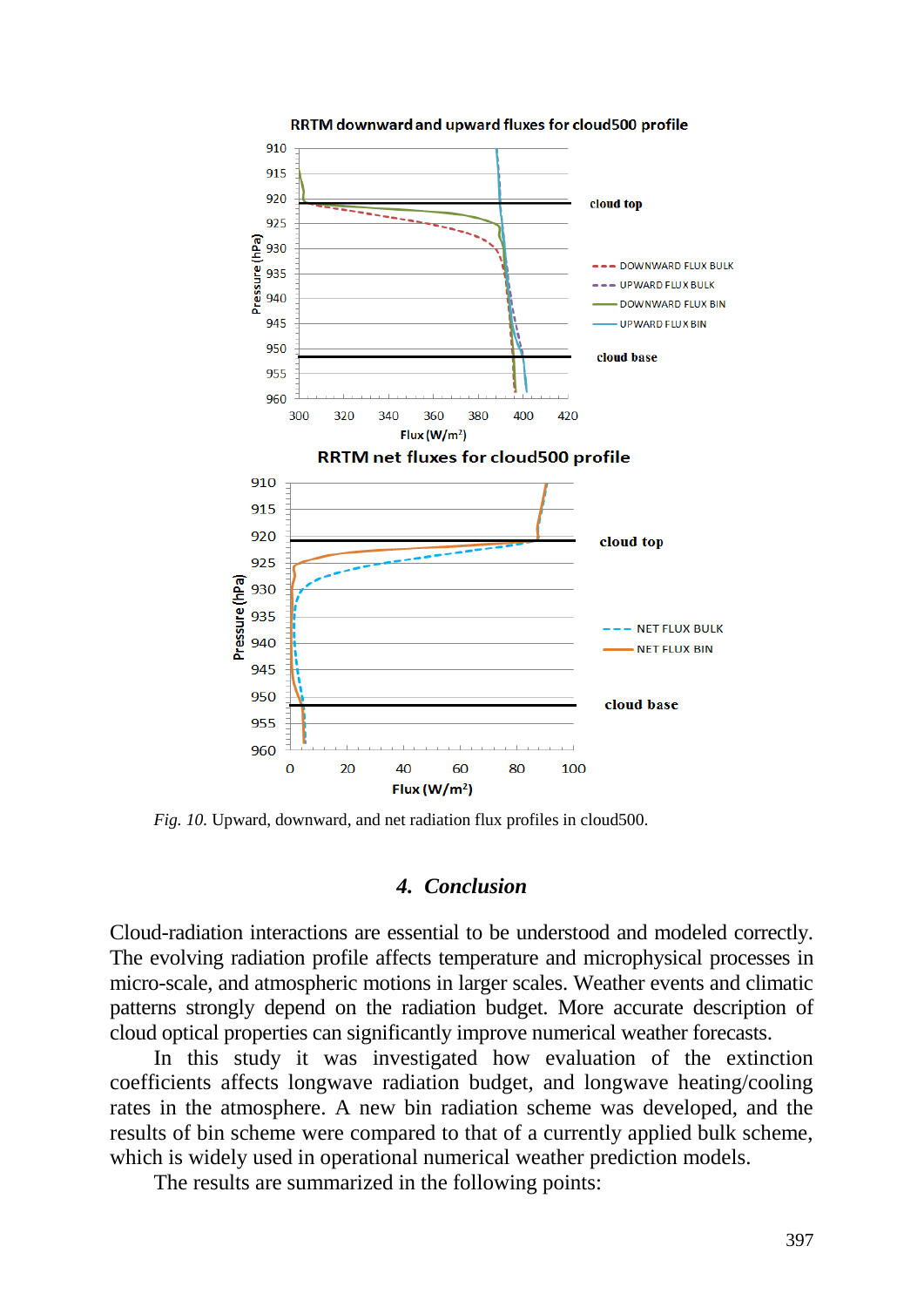- (1) The extinction coefficient calculated by the bin scheme was generally smaller than that calculated by the bulk scheme. The difference between the extinction coefficients calculated by the two different ways depends on the effective radius and the wavelength. The two curves fit well in the whole spectrum if the effective radius is higher than  $10 \mu m$ , and the wavelength is less than about  $8.0 \mu m$ . In the case of the smaller effective radius, or higher wavelengths, significant difference was found in the wavelength interval of  $5-20 \mu m$  (around  $10\%$ ), and even higher at the wavelengths of 9.6  $\mu$ m for all effective radii.
- (2) The variations of the extinction coefficients in the bin scheme are smoother than in the bulk scheme, due to the fact that the bin scheme represents a broad size of droplet spectra, compared to the bulk scheme which is represented by a single effective radius.
- (3) The two different methods for the calculation of the extinction coefficients result in an increase of about 10  $Wm^{-2}$  in the outgoing longwave radiation in case of a 100-m-thick cloud layer when the effect of the water vapor and  $CO<sub>2</sub>$  is not taken into account. The change in the intensity was two times smaller if the *LWC* was reduced to  $10^{-5}$  kg m<sup>-3</sup>within the cloud. The main difference comes from the wavelengths bands below 14 μm, where the majority of the Planck energy is. The presence of the vapor reduces the difference between the two schemes.
- (4) The number of concentration in the cloudy layer does not affect considerably the resulting difference between the outgoing radiations calculated by the two schemes. However, the value of *LWC* and the cloud thickness have larger impact: the lower the *LWC*, and the higher the cloud thickness is, the smaller the difference between the two schemes.
- (5) Large uncertainty of net radiation at surface can result in significant error in the forecast of the surface temperature. Supposing steady state conditions, the difference of 20  $Wm^{-2}$  can results in about 3 C differences in surface temperature after 6 hours.
- (6) Large difference (30  $\text{Wm}^{-2}$ ) between the two schemes was found within the simulated cloud layer near to the cloud tops. 20  $Wm^{-2}$  difference between the net longwave radiations was found at the surface in case of fog.
- (7) The bin scheme produced profiles with higher gradient at the edges of the cloud layer, which results in higher cooling rate as well both at the cloud top and cloud base. In the case of the bulk scheme, temperature hardly changes at the cloud base, which results in negligible warming. The consequence of different temperature profiles given by the two schemes can be significantly different cloud microphysics and cloud dynamics.

At the next phase of the research, the RRTM model will be coupled with a two-dimensional cloud model. The model uses bin microphysics, which allows us to give an appropriate input for the recently developed bin radiation scheme.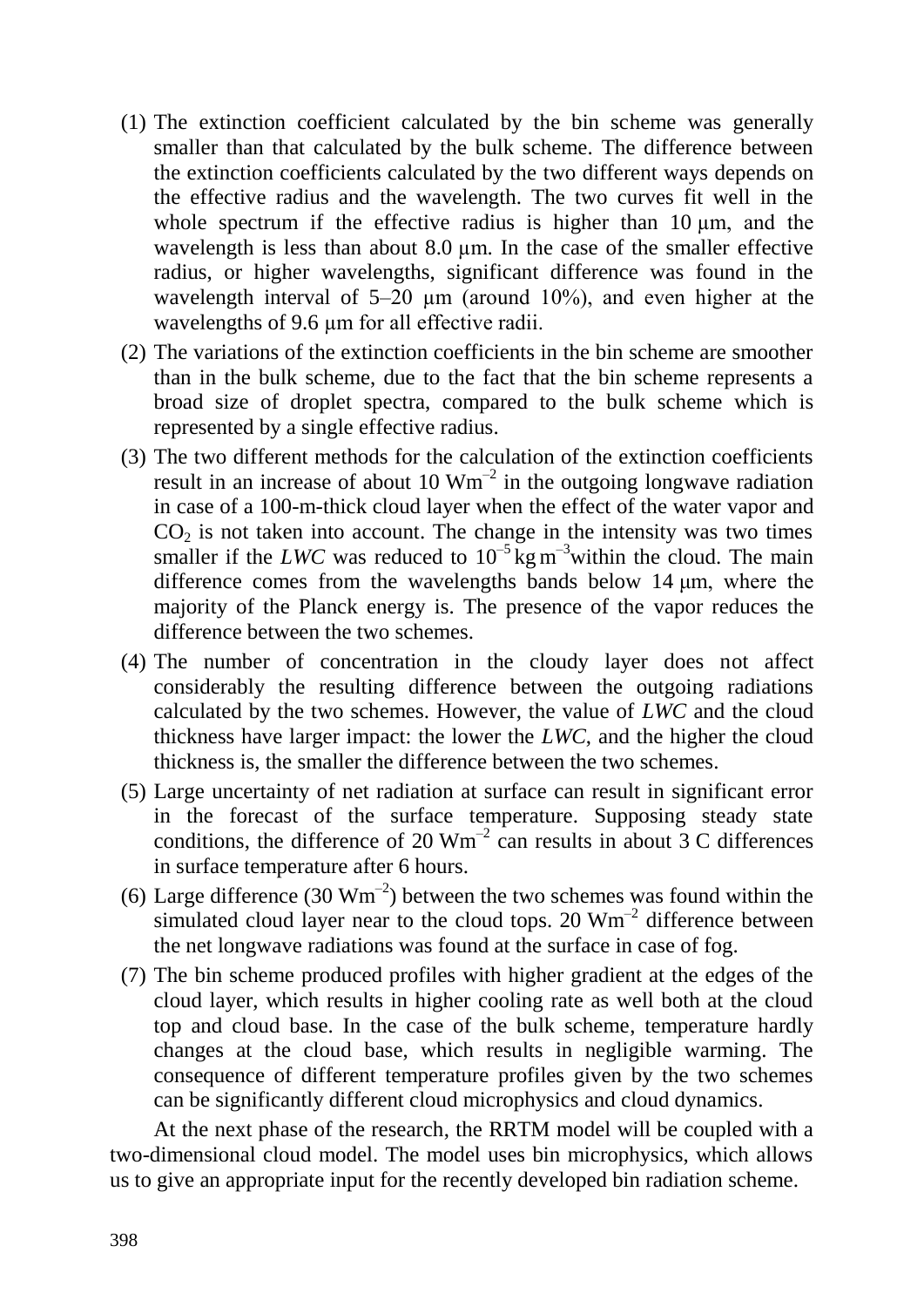### *References*

- *[Arking, A.](http://adsabs.harvard.edu/cgi-bin/author_form?author=Arking,+A&fullauthor=Arking,%20Albert&charset=UTF-8&db_key=PHY)*, 1991: The Radiative Effects of Clouds and their Impact on Climate. *B. Am. Meteorol. Soc*. *72*, 795–953.
- *Buriez, J.C., Bonnel, B., Fouquart, Y., Geleyn, J.F.,* and *Morcrette, J.J.,* 1988: Comparison of model-generated and satellite- derived cloud cover and radiation budget. *J. Geophys. Res. 93*, 3705–3719.
- *Chen, T., Rossow,* and *W.B., Zhang, Y.*, 2000: Radiative Effects of Cloud-Type Variations. *J. Climate*, *13*, 264–286.
- *Chen, T.*, and *Rossow*, *W.B*., 2002: Determination of top-of-atmosphere longwave radiative fluxes: A comparison between two approaches using ScaRaB data*. J. Geophys. Res., 107*(*D8)*. ACL 6-1–ACL 6-13.
- *Cough, S.A., Iacono, M.J.,* and *Moncet, J.L.,* 1992: .Line-by-line calculations of atmospheric fluxes and cooling rates: Application to water vapor. *J. Geophys. Res. 97*, 15761–15785.
- Clough, S.A., Shephard, M.W., Mlawer, E.J., Delamere, J.S., Iacono, M.J., Cady-Pereira, K., Boukabara, S., and Brown, P.D., 2005: Atmospheric radiative transfer modeling: a summary of the AER codes, Short Communication*. J. Quant. Spectrosc. RA 91*, 233–244.
- *Corti, T.* and *Peter, T.*, 2009: A simple model for cloud radiative forcing. *Atmos. Chem. Phys. Discuss. 9*, 8541–8560.
- *Ebert, E.E.* and *Curry, J.A.*, 1992: A parameterization of ice cloud optical properties for climate models. *J. Geophys. Res. 97(D4),* 3831–3836.
- *Fouquart, Y., Buriez, J.C., Herman, M.,* and *Kandel, R.S.*, 1990: The Influence of Clouds on Radiation: A Climate-Modeling Perspective. *Rev. Geophys. 28*, 145–166.
- *Fu, Q., Ping, Y.,* and *Sun, W.B.*, 1998: An Accurate Parameterization of the Infrared Radiative Properties of Cirrus Clouds for Climate Models. *J. Climate 11*, 2223–2237.
- *Geresdi, I.*, 1998: Idealized simulation of the Colorado hailstorm case: comparison of bulk and detailed microphysics. *Atmos. Res. 45,* 237–252.
- *Gettelman, A., Morrison, H.,* and *Ghan*, *S.J.,* 2008: A New Two-Moment Bulk Stratiform Cloud Microphysics Scheme in the Community Atmosphere Model, Version 3 (CAM3). Part II: Single-Column and Global Results. *J. Climate 21*, 3660–3679.
- *Harrington, J.Y.*, 1997: The Effects of Radiative and Microphysical Processes on Simulated Warm and Transition Season Arctic Stratus*.* Ph.D. Thesis, Colorado State University, Ft. Collins, CO. 298.
- *Harrington, J.Y., Feingold, G.,* and *Cotton, W.R.*, 2000: Radiative Impacts on the Growth of a Population of Drops within Simulated Summertime Arctic Stratus. *J. Atmos. Sci. 57*, 766–785.
- *Harrington, J.* and *Olsson, P.Q.*, 2001: A method for the parameterization of cloud optical properties in bulk and bin microphysical models. Implications for arctic cloudy boundary layers. *Atmos. Res. 57,* 51–80.
- *Hong, G., Yang, P., Baum, B.A., Heymsfield, A.J.,* and *Xu, K-M.,* 2009: Parameterization of Shortwave and Longwave Radiative Properties of Ice Clouds for Use in Climate Models. *J. Climate 22*, 6287–6312.
- *Hongqi W.* and *Gaoxiang, Z.,* 2002: Parameterization of longwave optical properties for water clouds. *Adv. Atmos. Sci. 19*, 25–34.
- *Hu, Y. X.* and *Stamnes, K.*, 1993: An accurate parameterization of the radiative properties of water clouds suitable for use in climate models. *J. Climate 6*, 728–742.
- *Kunkel, B.A.,* 1984: Parameterization of Droplet Terminal Velocity and Extinction Coefficient in Fog Models. *J. Climate Appl. Meteorol. 23*, 34–41.
- *Lindner, T.H.* and *Li, J.,* 2000: Parameterization of the Optical Properties for Water Clouds in the *Infrared J. Climate 13*, 1797–1805.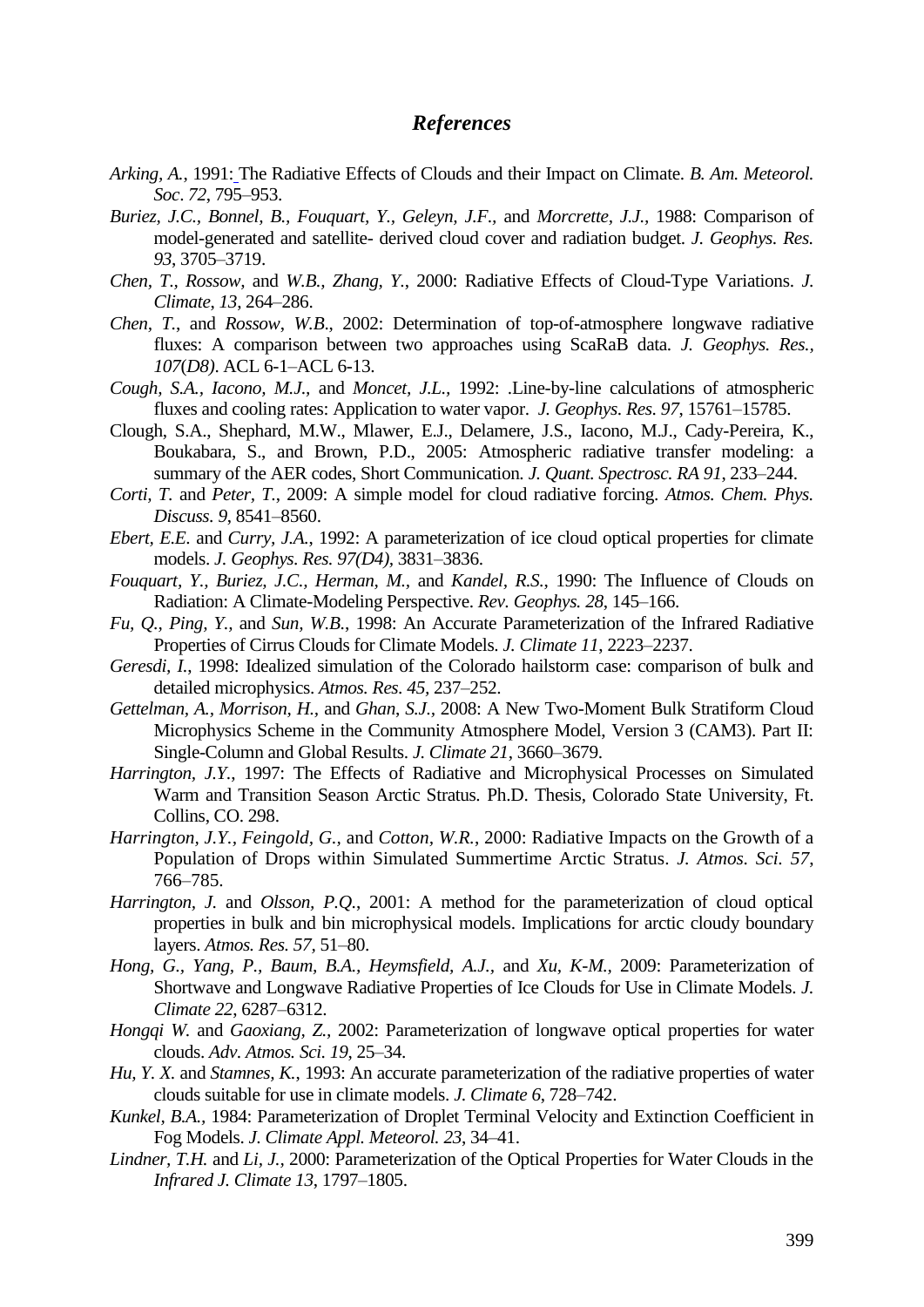- *[Liu, M., Nachamkin, J.E.,](http://adsabs.harvard.edu/cgi-bin/author_form?author=Liu,+M&fullauthor=Liu,%20Ming&charset=UTF-8&db_key=PHY)* and *[Westphal, D.L.](http://adsabs.harvard.edu/cgi-bin/author_form?author=Westphal,+D&fullauthor=Westphal,%20Douglas%20L.&charset=UTF-8&db_key=PHY)*, 2009: On the Improvement of COAMPS Weather Forecasts Using an Advanced Radiative Transfer Model. *Wea. Forecast 24*, 286–306.
- *Lynn, B.H., Khain, A.P., Dudhia, Rosenfeld, D.J., Pokrovsky, A.,* and *Seifert, A.*, 2005: Spectral (Bin) Microphysics Coupled with a Mesoscale Model (MM5). Part I: Model Description and First Results. *Mon. Weather Rev. 133*, 44–58.
- *Lynn, B.* and *Khain, A.,* 2007: Utilization of spectral bin microphysics and bulk parameterization schemes to simulate the cloud structure and precipitation in a mesoscale rain event. *J. Geophys. Res. 112*, D22205.
- *Mitchell, D.L.*, 2000. Parameterization of the Mie extinction and absorption coefficients for water clouds. *J. Atmos. Sci. 57*, 1311–1326.
- *Mlawer, E.J., Taubman, S.J.,* and *Clough, S.A*., 1995: RRTM: A Rapid Radiative Transfer Model, Fifth Atmospheric Radiation Measurement (ARM) Science Team Meeting http://www.arm.gov/publications/proceedings/conf05/extended\_abs/mlawer\_ej.pdf
- *Mlawer, E.J., Taubman, S.J., Brown, P.D., Iacono, M.J.,* and *Clough, S.A.,* 1997: Radiative transfer for inhomogeneous atmospheres: RRTM, a validated correlated-k model for the longwave, *J. Geophys. Res. 102(D14)*, 16663–16682.
- *Oreopoulos,* and *L., Rossow, W.*, 2011: The cloud radiative effects of International Satellite Cloud Climatology Project weather states. *J. Geophys. Res. 116(D12202).*
- *Petters, J.L., Harrington, J.Y.,* and *Clothiaux, E.E.*, 2012: Radiative–Dynamical Feedbacks in Low Liquid Water Path Stratiform Clouds. *J. Atmos. Sci. 69*, 1498–1512.
- *Ramaswamy, V., Boucher, O., Haigh, J., Hauglustine, D., Haywood, J., Myhre, G.*, and *Solomon, S*., 2001: Radiative forcing of climate. In *Climate Change 2001: The Scientific Basis. Contribution of Working Group I to the Third Assessment Report of the Intergovernmental Panel on Climate Change*. Cambridge, U.K.: Cambridge University Press, 349–416.
- *Ramanathan, V., Cess, R.D., Harrison, E.F., Minnis, P., Barkstrom, B.R., Ahmad, E.,*and *Hartmann, D*., 1989: Cloud-Radiative Forcing and Climate: Results from the Earth Radiation Budget Experiment. *Science, New Series 243*, 4887, 57–63.
- *Ramanathan, V., Inamdar, A.,* 2006: The radiative forcing due to clouds and water vapor. Cambridge University Press.
- *Rasmussen, R.M., Geresdi, I., Thompson, G., Manning, K., Karplus, E.,* 2002: Freezing Drizzle Formation in Stably Stratified Layer Clouds: The Role of Radiative Cooling of Cloud Droplets, Cloud Condensation Nuclei, and Ice Initiation. *J. Atmos. Sci. 59*, 837– 860.
- *Ritter, B., Geleyn, J.F.,* 1992: A Comprehensive Radiation Scheme for Numerical Weather Prediction Models with Potential Applications in Climate Simulations, *Mon. Wea. Rev. 120*, 303–325.
- *Roach, W.T., Slingo, A.*, 1979: A high resolution infrared radiative transfer scheme to study the interaction of radiation with cloud, *Q..J.Roy.Meteor.Soc. 105*, 603–614.
- *Rossow, W. B., Duenas, E.N.*, 2004: The international satellite cloud climatology project (ISCCP) web site: An online resource for research. *Bull. Amer. Meteor. Soc*. *85*, 167–172.
- *Slingo, A., Schrecker, H.M.,* 1982. On the shortwave properties of stratiform water clouds. *Q. J. Roy. Meteorol. Soc. 108*, 407–426.
- *Stephens, G.L.* 1984: The parameterization of radiation for numerical weather prediction and [climate models,](http://www.eos.ubc.ca/personal/amartill/terry/21.pdf) *Mon. Wea. Rev. 112*, 826-867.
- *Stephens, G.L., Tsay, S-C., Stackhouse, P.W., Flatau, P.J.,* 1990: The Relevance of the Microphysical and Radiative Properties of Cirrus Clouds to Climate and Climatic Feedback. *J. Atmos. Sci. 47*, 1742–1754.
- *[Stephens,](http://adsabs.harvard.edu/cgi-bin/author_form?author=Stephens,+G&fullauthor=Stephens,%20Graeme%20L.&charset=UTF-8&db_key=PHY) G.L*., 2004: Cloud Feedbacks in the Climate System: A Critical Review*. Climate 18*, 237–273.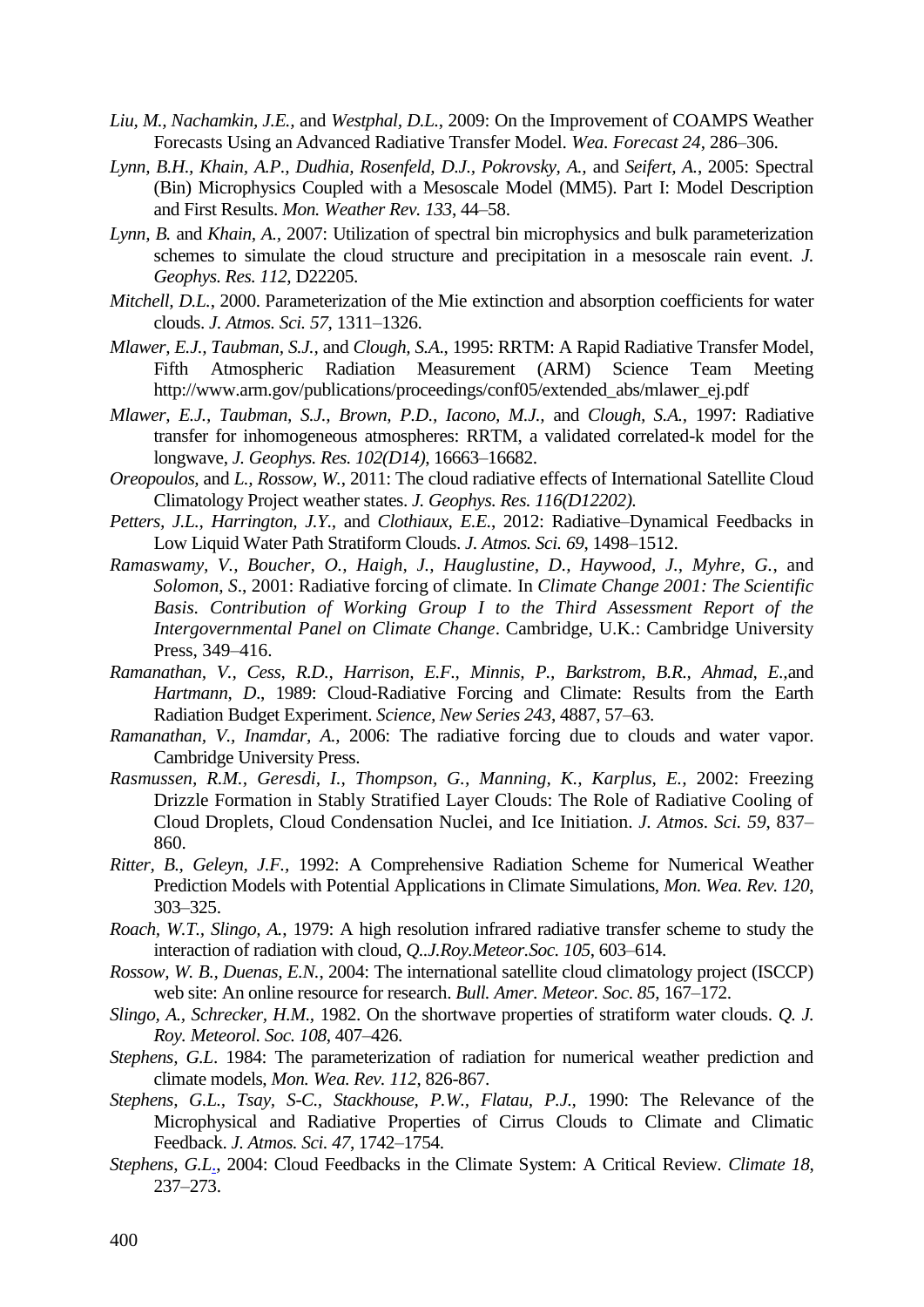- *Straka, J.M., Kanak, K.M.,* and *Gilmore, M.S.*, 2007: The behavior o f number concentration tendencies for the continuous collection growth equation using one- and two-moment bulk parameterization schemes. *J. Appl. Meteorol. Climatol*. *46*, 1264–1274.
- *Tompkins, A.M.* and *Di Giuseppe, F.*, 2009: Cloud radiative interactions and their uncertainty in climate models, in P. Williams and T. Palmer, eds., Stochastic Physics and Climate Models, *Cambridge University Press, UK*
- *Tzivion, S., Feingold, G. Levin, Z.,* 1987: An efficient numerical solution to stochastic collection eqation, *J. Atmos. Sci*. *44*, 3139–3149.
- *Walko, R.L., Cotton, W.R., Meyers, M.P., Harrington, J.Y.,* 1995: New RAMS cloud microphysics parameterization: Part I. The single moment scheme. *Atmos. Res.* 38, 29–62.
- *Wielicki, B.A., Barkstrom, B.R., Harrison, E.F., Lee, R.B., Smith, G.L.,* and *Cooper, J.E.,* 1996: Clouds and the earth's radiant energy system (CERES): An earth observing system experiment. *B. Am. Meteorol. Soc*. *77*, 853–868.

### *Appendix A*

 $Q_{ext}$  depends on the droplet diameter (*D*), wavelength ( $\lambda$ ), and index of refraction (*m*), with the imaginary component  $n_i$  and real component  $n_i$ :

$$
Q_{\text{ext}}(D,\lambda,m) = 2\mathcal{K}(tD) \tag{A1}
$$

where 
$$
t = \frac{2\pi}{\lambda} [n_i + i(n_i - 1)]
$$
,  $m = n_i - i \times n_i$ , and  $K(x) = 1 + 2\text{Re}[\frac{e^{-x}}{x} + \frac{e^{-x} - 1}{x^2}]$ .

The correction parameter  $C_{res}$  is a rather complicated function of the drop size and the refraction index:

$$
C_{res} = r_a \frac{k^m e^{-\epsilon k}}{k_{max}^m e^{-m}},
$$
\n(A2)

where

$$
r_a = 0.7393n_r - 0.6069
$$
 (A3)

and

$$
m = \frac{1}{2}, \quad k = \frac{D}{\lambda}, \quad k_{max} = \frac{m}{\epsilon}, \quad \text{and} \quad \epsilon = \frac{1}{4} + 0.6 \{ 1 - \exp\left[ -\frac{8\pi n_i}{3} \right] \}^2
$$
 (A4)

The  $Q_{\text{edge}}$  term in Eq.(1) is given by:

$$
Q_{\text{edge}} = 2(\pi k)^{-2/3} [1 - \exp(-0.06 \pi k)] \tag{A5}
$$

After substituting Eqs.  $(A1)$ – $(A5)$  into Eq. (1) or Eq. (7), we can evaluate the extinction efficiency as a function of droplet diameter, wavelength, and refraction index (which is the  $Q_{ext}(D,\lambda,m)$  function in explicit form).